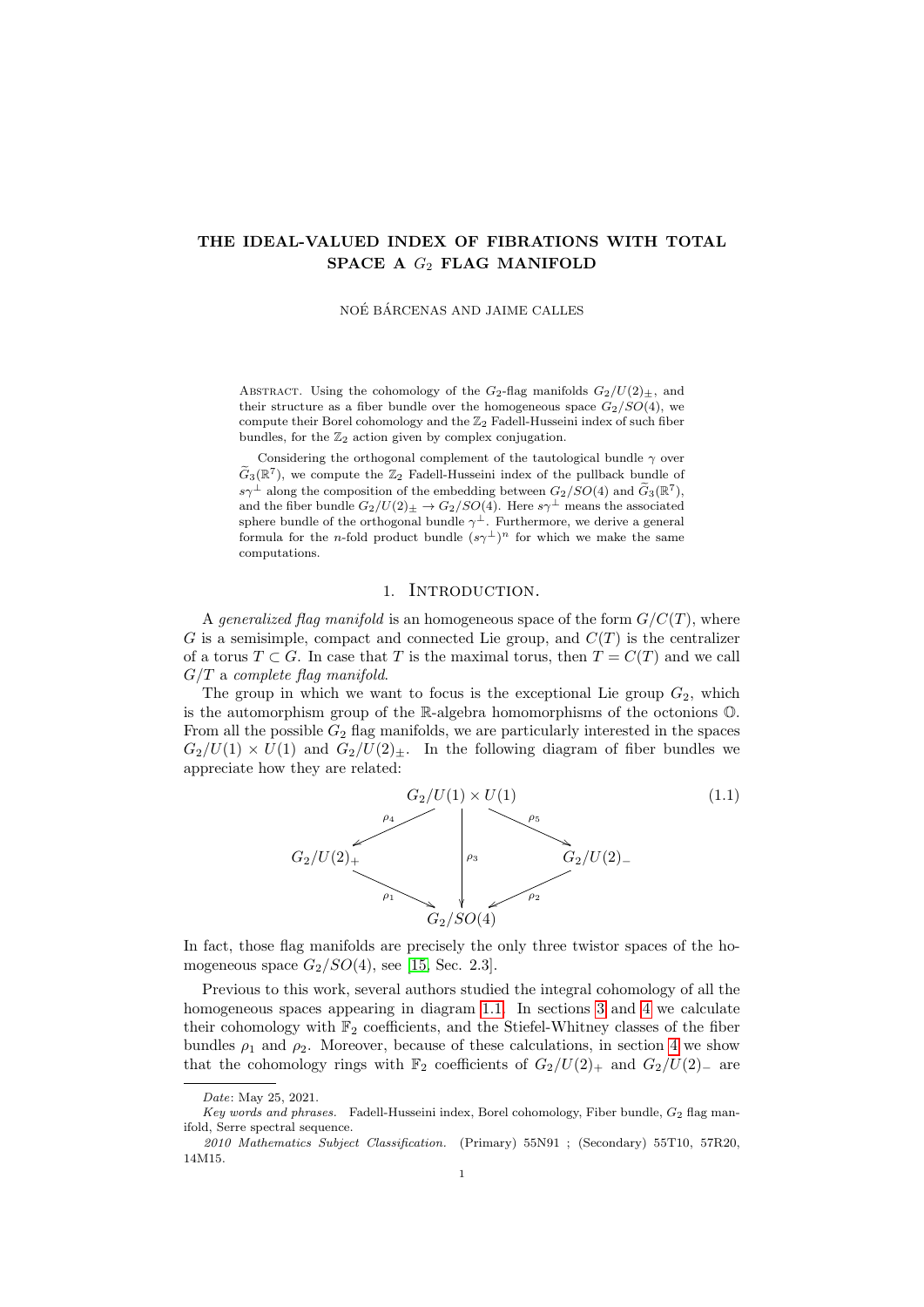isomorphic. For that reason we will not distinguish between them and we will just write  $G_2/U(2)_\pm$ .

Considering the action of  $\mathbb{Z}_2$  on  $G_2/U(2)_\pm$  by complex conjugation, in section [4.3](#page-11-0) we prove our first main result.

**Theorem [4.5.](#page-12-0)** The Borel cohomology of  $G_2/U(2)_\pm$  is given by

$$
H^*(E\mathbb{Z}_2\times_{\mathbb{Z}_2}G_2/U(2)_\pm;\mathbb{F}_2)=H^*(B\mathbb{Z}_2\times G_2/SO(4);\mathbb{F}_2)\Big/\langle t^3+u_2t+u_3\rangle,
$$

where  $H^*(\mathbb{Z}_2;\mathbb{F}_2)=\mathbb{F}_2[t]$  with  $\deg(t)=1$ . Consequently, the Fadell-Husseini index of  $\rho_1$  and  $\rho_2$  is given by

$$
\mathrm{Index}_{\mathbb{Z}_2}^{G_2/SO(4)}(\rho_1;\mathbb{F}_2)=\mathrm{Index}_{\mathbb{Z}_2}^{G_2/SO(4)}(\rho_2;\mathbb{F}_2)=\langle t^3+u_2t+u_3\rangle.
$$

On the other hand, let us consider the tautological bundle over the oriented Grassmann manifold  $\tilde{G}_k(\mathbb{R}^n)$ :

$$
\gamma_k^d = \big( E(\gamma_k^d), \ \widetilde{G}_k(\mathbb{R}^d), \ E(\gamma_k^d) \xrightarrow{\pi} \widetilde{G}_k(\mathbb{R}^d), \ \mathbb{R}^k \big),
$$

and the *n*-fold product associated to sphere bundle  $s\gamma_k^d$ :

$$
(s\gamma_k^d)^n = \left( E(s\gamma_k^d)^n, \ \widetilde{G}_k(\mathbb{R}^d)^n, \ E(s\gamma_k^d)^n \xrightarrow{(s\pi)^n} \widetilde{G}_k(\mathbb{R}^d)^n, \ (S^{k-1})^n \right).
$$

Given the pullback bundle of  $(s\gamma_k^d)^n$  along the diagonal map  $\Delta_n$ :

$$
E\left(\Delta_n^*\left((s\gamma_k^d)^n\right)\right) \longrightarrow E\left(s\gamma\right)^n
$$
  

$$
\downarrow \qquad \qquad \downarrow
$$
  

$$
\widetilde{G}_k(\mathbb{R}^d) \xrightarrow{\Delta_n} \widetilde{G}_k(\mathbb{R}^d)^n,
$$

the total space of  $\Delta_n^*((s\gamma_k^d)^n)$  has been an excellent candidate to be the configuration spaces of several geometric problems which uses the configuration space/test map scheme. This means that, the more we know about the pullback bundle  $\Delta_n^*((s\gamma_k^d)^n)$ , the better chance we have of solving any related problem.

Motivated by this situation, and by some calculations over Grassmann manifolds presented in [\[3\]](#page-19-1) and [\[4\]](#page-19-2), in this work we are going to study the pullback bundle over  $G_2/U(2)_\pm$  induced by  $\rho_j$  and  $\gamma_3^7$ , with  $j \in \{1,2\}$ . Let us consider the orthogonal complement of the tautological bundle  $\gamma := \gamma_3^7$  over  $\tilde{G}_3(\mathbb{R}^7)$ :

$$
\gamma^{\perp} = (E(\gamma^{\perp}), \ \widetilde{G}_3(\mathbb{R}^7), \ E(\gamma^{\perp}) \xrightarrow{\pi} \widetilde{G}_3(\mathbb{R}^7), \ \mathbb{R}^4).
$$

Since there is an embedding i between  $G_2/SO(4)$  and  $G_3(\mathbb{R}^7)$ , we are interested in the pullback bundle of  $(s\gamma^{\perp})^n$  along the map  $\Delta_n \circ i \circ \rho_j$ :

$$
\zeta_n = (E(\zeta_n) = S_{\gamma^{\perp}}^n, G_2/U(2)_{\pm}, S_{\gamma^{\perp}}^n \xrightarrow{\phi_n} G_2/U(2)_{\pm}, (S^3)^n).
$$

An example of this kind of constructions appears in [\[4\]](#page-19-2). The total space  $\mathcal{S}_{\gamma^{\perp}}^{n}$ considers now collections of unitary vectors inside 4-dimensional subspaces of  $\mathbb{R}^8$ , which we will call *(non)* complex-coassociative subspaces. The specific details about the construction of  $\mathcal{S}_{\gamma^{\perp}}^{n}$ , as well as some topological properties of the bundle  $\zeta_{n}$ , are discussed further in section [4.4.](#page-13-0) We will prove then the following results:

**Theorem [4.7.](#page-14-0)** The cohomology  $H^*(\mathcal{S}_{\gamma^{\perp}}^n; \mathbb{F}_2)$  is described as follows:

$$
H^*(\mathcal{S}_{\gamma^{\perp}}^n; \mathbb{F}_2) = [\langle 1, x \rangle \otimes \mathcal{I}] \oplus [\langle y, y^2, xy, xy^2 \rangle \otimes H^*((S^3)^n; \mathbb{F}_2) \Big/ \langle y^2, xy^2 \rangle \otimes \mathcal{I}],
$$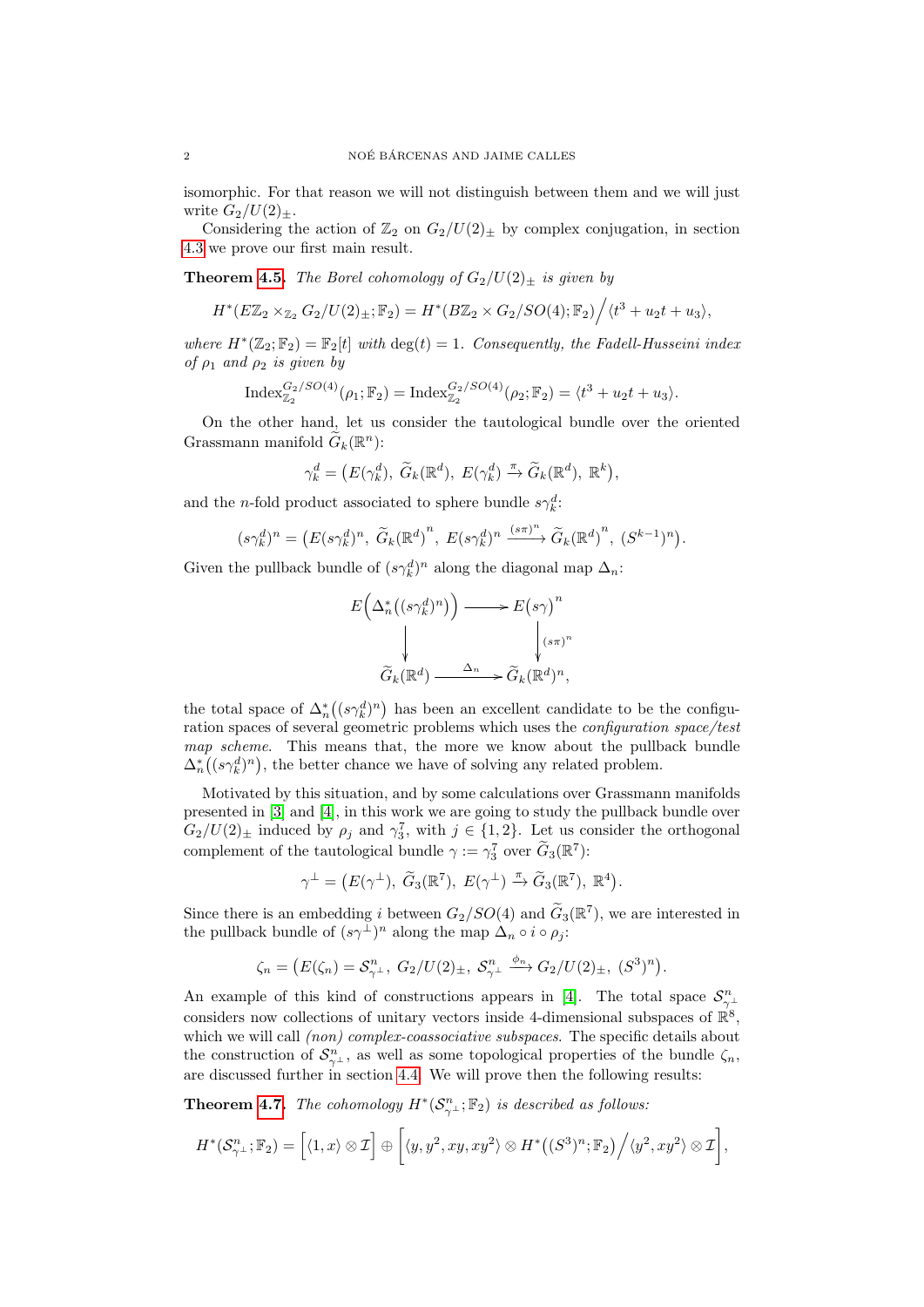where

$$
\mathcal{I} = \Bigg\langle \sum_{j=1}^m z_{a_1 \cdots \hat{a_j} \cdots a_m} \Big| a_i \in \{1, 2, \ldots, n\}, \ a_i \neq a_j \ \forall \ i \neq j \ \ and \ 1 \leq m \leq n \Bigg\rangle.
$$

**Theorem [4.11.](#page-17-0)** Consider the action of  $\mathbb{Z}_2^{n+1}$  on  $S_{\gamma}^n$  where the first summand acts on  $G_2/U(2)_\pm$  by complex conjugation, and the others n summands acts antipodally on the unitary elements. Then the Fadell-Husseini index of  $\phi_n: \mathcal{S}_{\gamma}^n \longrightarrow G_2/U(2)_\pm$ is given by

$$
\operatorname{Index}_{\mathbb{Z}_2^{n+1}}^{G_2/U(2)_\pm}(\phi_n; \mathbb{F}_2) = \langle y^2 + yt_2^2 + t_2^4, \dots, y^2 + yt_{n+1}^2 + t_{n+1}^4 \rangle,
$$

where  $H^*(\mathbb{Z}_2^{n+1}; \mathbb{F}_2) = \mathbb{F}_2[t_1, \ldots, t_{n+1}]$  with  $\deg(t_1) = \cdots = \deg(t_{n+1}) = 1$ .

Acknowledgements. The first author thanks Manuel Sedano for enlightening conversations concerning homogeneous spaces and their almost complex structures, and Gregor Weingart about the cohomology and characteristic classes of  $G_2$ -homogeneous manifolds. The first author thanks the support by PAPIIT Grant IA 100119 and IN 100221, as well as a Sabbatical Fellowship by DGAPA-UNAM for a stay at the University of the Saarland and the SFB TRR 195 Symbolic Tools in Mathematics and their Application.

The second author thanks CONACYT for a Doctoral Scholarship. This work is part of the second author's PhD thesis. The authors thank the support of CONA-CYT trough grant CB 217392 and Hood Chatham for his support concerning the latex package spectralsequences.

## 2. THE EXCEPTIONAL LIE GROUP  $G_2$ .

In this section we will recall three equivalent definitions of the real form of the exceptional Lie group  $G_2$ . Let us fix now the notation. General references for the upcoming discussion include [\[2\]](#page-19-3) and [\[8\]](#page-19-4).

2.1. Octonions algebra. Given a normed division algebra A, the Cayley-Dickinson construction creates a new algebra  $A'$  with elements  $(a, b) \in A^2$  and conjugation  $(a, b)^* = (\bar{a}, -b)$ . The addition in A' is done component-wise, and multiplication goes like

$$
(a,b)(c,d) = (ac - d\bar{b}, \bar{a}d + cb),
$$

where juxtaposition indicates multiplication in A. An equivalent way to define the new algebra  $A'$  is to add an independent square root of  $-1$ , i, that multiples the second named element on each pair  $(a, b)$ . Now the conjugation in A' uses the original conjugation of A and  $i^* = -i$ . Then the construction becomes an algebra of elements  $a + ib$  for some  $a, b \in A$ .

Starting with the real numbers R, the complex numbers are defined via the Cayley-Dickinson construction to be pairs of reals  $a+ib$ . Similarly, the quaternions are generated as a real algebra by  $\{1, i, j, k\}$ , subject to the relations  $i^2 = j^2 =$  $k^2 = ijk = -1$ . Having this in mind, we get the following definition

Definition 2.1. The octonions are generated as a quaternionic algebra via the Cayley-Dickinson construction as  $\mathbb{H} \oplus \mathbb{H}[l]$ , where l denotes an independent square root of  $-1$ .

Even if the Cayley-Dickinson construction is an excellent method to produce other normed division algebras, we lost very nice properties in the process. The multiplication in O turns out to be non-commutative and non-associative. As a real vector space,  $\mathbb{O}$  is generated by  $\{1, i, j, k, l, li, lj, lk\} = \{1, e_1, \ldots, e_7\}$ , where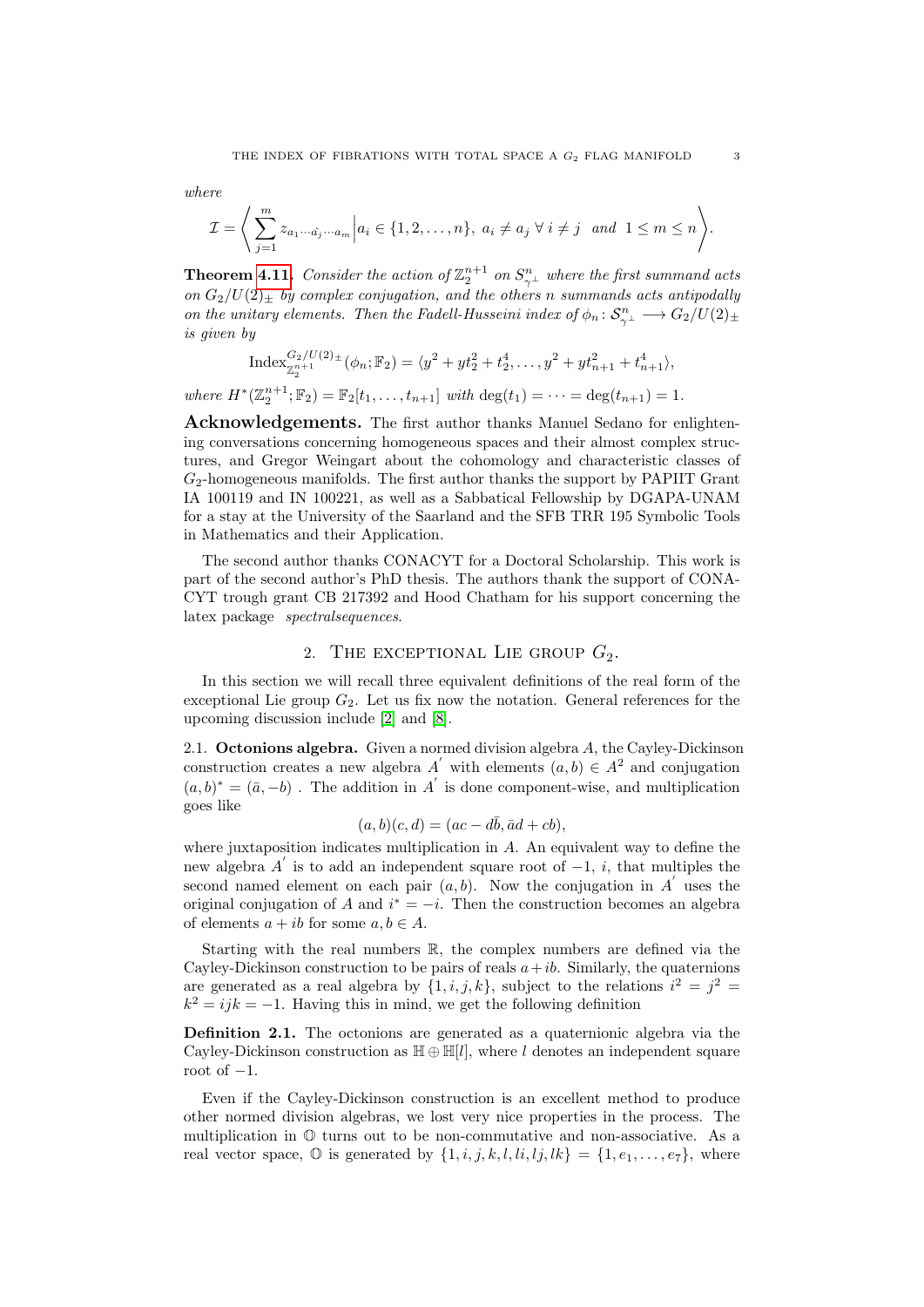$e_1, e_2, \ldots e_7$  are imaginary units, which square to  $-1$ , switch sign under complex conjugation and anticommute. They span the seven dimensional real subspace which we will denote as the purely imaginary part of the octonions, Im  $\mathbb{O}$ .

Denote by  $\cdot$  the product furnishing the octonions with the structure of real division algebra. The product · determines a cross product in O, expressed as

$$
x \times y := \frac{1}{2}x \cdot y - y \cdot x,
$$

which contains all the non-trivial algebraic information about the octonions, and turns Im  $\mathbb{O}$  into an algebra. As will be discussed below, the algebra  $(\text{Im } \mathbb{O}, \times)$ provides a new definition of the group  $G_2$ .

<span id="page-3-0"></span>2.2. The exceptional Lie group  $G_2$ : three equivalent definitions. Now that we are familiar with the R-algebra O, we are ready to introduce the exceptional Lie group  $G_2$ .

**Definition 2.2.** The exceptional Lie group  $G_2$  is defined to be the group of all R-algebra automorphism of the octonions.

Let us consider an alternative but equivalent definition of  $G_2$ : Given two orthogonal and unit imaginary octonions x and y, the cross product  $x \times y$  is orthogonal to both of them, and the subalgebra generated by  $\{1, x, y, x \times y\}$  is isomorphic to  $\mathbb{H}$ . If we consider another unit imaginary octonion z orthogonal to the subspace generated by  $\{1, x, y, x \times y\} \cong \mathbb{H}$ , then the subalgebra over the quaternions  $\mathbb{H} \oplus \mathbb{H}[z]$ is isomorphic to the octonions. This has the consequence that an element  $g \in G_2$ can be characterized by prescribing three unit imaginary octonions  $\{x, y, z\}$ , with z orthogonal to x, y and  $x \times y$ . The element g is then the unique automorphism of the imaginary part of the octonions, which sends  $\{x, y, z\}$  to  $\{i, j, l\}$ . Then the exceptional Lie group  $G_2$  is defined to be the automorphism group of the algebra  $(\text{Im}\,\mathbb{O},\times).$ 

On Im  $\mathbb O$  one can define a cross product three-form on the generators  $e_i, e_j, e_k$  as

$$
\phi(e_i, e_j, e_k) = f^{ijk},
$$

where  $e_i \times e_j = \sum_i$ k  $f^{ijk}e_k$ . If we consider the dual basis  $\{w^i := e_i^*\}$  of the generators

 ${e_i}$  given above, then the three-form  $\phi$  is given by

$$
\phi = w^{123} - w^{145} - w^{167} - w^{246} + w^{257} - w^{347} - w^{356},
$$

where the notation  $w^{ijk}$  denotes the wedge product  $e^{i\wedge e^{j}\wedge e^{j}}$ . Notice that  $\phi$  encodes the multiplicative structure of cross product in the imaginary part of the octonions. Then, using the above considerations, we obtain a third equivalent definition of the exceptional Lie group  $G_2$  as follows:

$$
G_2 = \{ g \in GL(\text{Im}\,\mathbb{O}) \mid g^*\phi = \phi \}.
$$

In [\[6,](#page-19-5) Theorem 1] Bryant presented some other facts about  $G_2$ .

**Proposition 2.3.** The Lie group  $G_2$  is a compact subgroup of  $SO_7(\mathbb{R})$ , of dimension 14, which is connected, simple and simply connected.

The following result summarizes the discussion of basic facts of the real form of  $G_2$ .

<span id="page-3-1"></span>**Theorem 2.4.** The real form of the group  $G_2$  has dimension 14. It is simple, simply connected, and is isomorphic to one and hence to all of the following Lie groups:

(i) The group of all  $\mathbb{R}$ -algebra automorphisms of the octonions.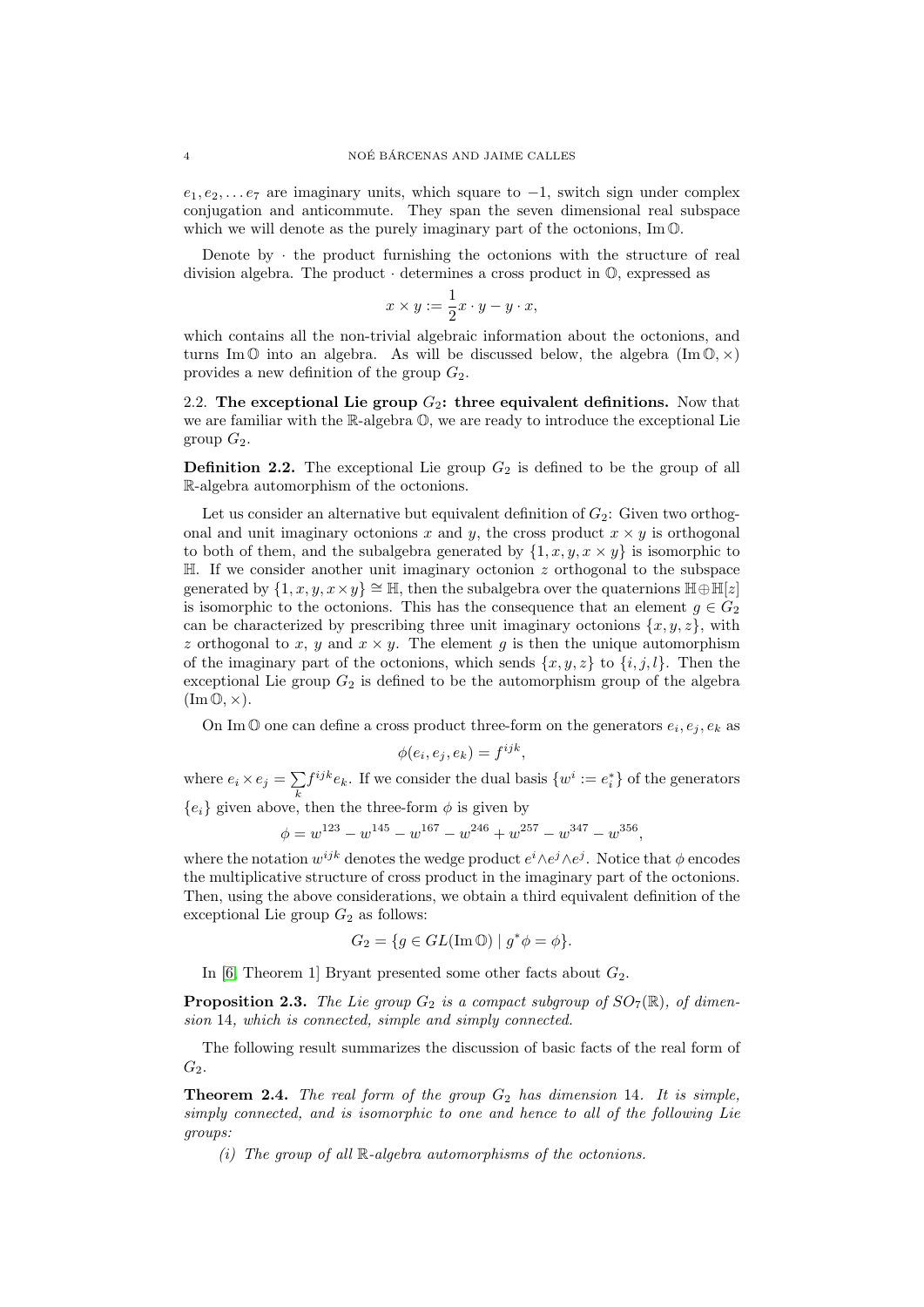(ii) The automorphism group of the subalgebra  $(\text{Im}\,\mathbb{O}, \times)$ .

(iii) The subgroup of  $SO<sub>7</sub>$  which preserves the cross product three form.

Also, as a smooth manifold,  $G_2$  is diffeomorphic to the following closed subset of  $(\mathbb{R}^7)^3$ 

$$
\{(x_1,x_2,x_3) \mid \langle x_i,x_j \rangle = \delta_{i,j} \text{ and } \langle x_1 \times x_2,x_3 \rangle = 0\}
$$

# 3.  $G_2$  FLAG MANIFOLDS

<span id="page-4-0"></span>The flag manifolds on  $G_2$  have received recently a lot of attention from several viewpoints. From riemannian geometry ([\[6\]](#page-19-5), [\[15\]](#page-19-0)), algebraic topology relevant to global analysis  $[1]$ , complex and Kähler geometry  $([11], [13])$  $([11], [13])$  $([11], [13])$  $([11], [13])$  $([11], [13])$ , and from the classical computations of their characteristic classes via representation theory of Borel and Hirzebruch ([\[5\]](#page-19-9), [\[10\]](#page-19-10)). The combination of the above facts, excellently produced in [\[11\]](#page-19-7), aroused our interest in the subject and gave us the original idea to calculate the Fadell-Husseini index of some fiber bundles over  $G_2/SO(4)$  with total space a  $G_2$ -flag manifold.

In this section we introduce some flag manifolds associated to the exceptional Lie group  $G_2$ . Since we are particularly interested on the  $G_2$ -flag manifolds which fibre over  $G_2/SO(4)$ , we are going to stat introducing the  $G_2$ -homogeneous space  $G_2/SO(4)$  in order to define the fiber bundles for which we want to calculate their Fadell-Husseini indexes.

3.1. The space of associative subspaces  $G_2/SO(4)$ . Now that we have introduced the exceptional Lie group  $G_2$  with some equivalent definitions, we are ready to study the  $G_2$ -homogeneous space that we are going to use.

**Definition 3.1.** A 3-dimensional subspace  $\xi \subset \text{Im } \mathbb{O}$  is said to be *associative* if it is the imaginary part of a subalgebra isomorphic to the quaternions.

Notice that the subspace  $\xi$  acquires a canonical orientation from that of the quaternions. On the other hand, in terms of the three-form defined in [2.2,](#page-3-0) we can also define an associative subspace as the 3-dimensional real subspace of  $\mathbb{R}^7 \cong_{\mathbb{R}} \text{Im}\,\mathbb{O}$ in which the three form  $\phi$  agrees with the volume form  $Vol(\xi)$ .

The group  $G_2$  stabilizes 1, and since the scalar product is the real part of the octonionic multiplication  $\cdot$ , it acts by isometries on Im  $\mathbb{O}$ . Since also preserves the vector product, it preserves orientation so that

$$
G_2 \subset SO(\operatorname{Im} \mathbb{O}) \cong SO(7).
$$

Every associative subspace  $\xi$  admits an orthonormal basis  $\{e_1, e_2, e_3\}$  with  $e_1 \times e_2 =$ e<sub>3</sub>. Given such a triple  $\{e_1, e_2, e_3\}$ , there exists a unique automorphism in Im  $\mathbb{O}$ taking the ordered triple  $\{i, j, l\}$  to it. This induces a transitive action of  $G_2$  on the Grassmannian of associative 3-dimensional subspaces of Im  $\mathbb{O} \cong \mathbb{R}^7$ , with stabilizer  $SO(4)$ . Then  $G_2/SO(4)$  is the set of all associative 3-dimensional subspaces of Im  $\mathbb{O} \cong \mathbb{R}^7$ . Since every associative subspace has a canonical orientation, there is an embedding of  $G_2/SO(4)$  in the 3-dimensional oriented Grassmannian manifold  $\tilde{G}_3(\mathbb{R}^7)$ , with  $\mathbb{R}^7 \cong \text{Im}\,\mathbb{O}$ .

Borel and Hirzebruch studied in [\[5\]](#page-19-9) the cohomology with  $\mathbb{F}_2$ -coefficients and the Stiefel-Whitney classes of  $G_2/SO(4)$ . They proved the following result:

<span id="page-4-1"></span>Proposition 3.2. The homogeneous space of associative 3-dimensional real subspaces, denoted by  $G_2/SO_4$ , is an 8-dimensional manifold for which  $H^*(G_2/SO(4); \mathbb{F}_2)$ is generated by two elements  $u_2, u_3$  of degrees 2 and 3 respectively, with the relations

$$
u_2^3 = u_3^2 \quad \text{and} \quad u_3 u_2^2 = 0.
$$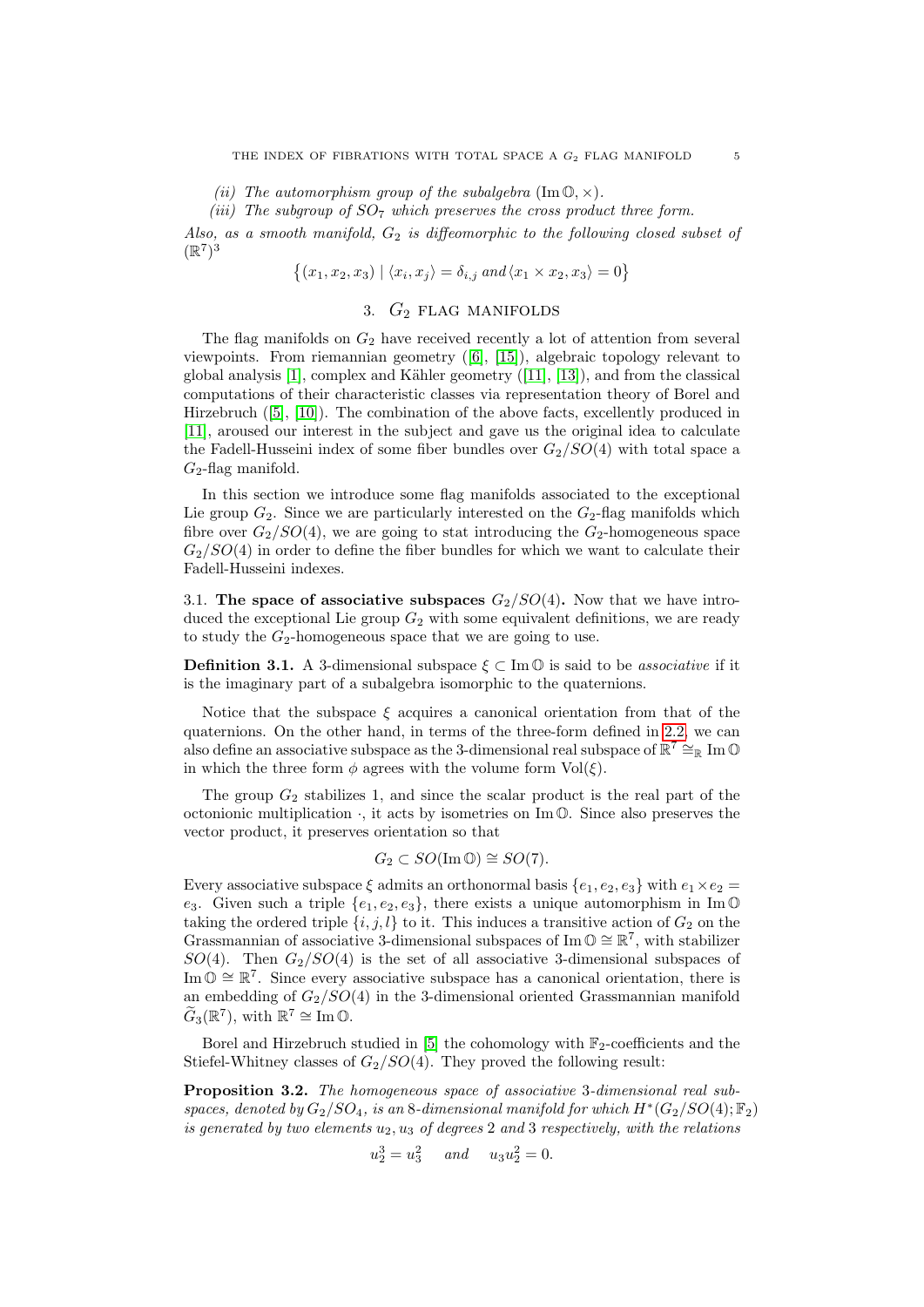Also, the Stiefel-Whitney classes of  $G_2/SO(4)$  are non-zero only in dimensions 0, 4, 6 and 8.

On the other hand, Shi and Zhou in [\[14,](#page-19-11) Section 10], Thung in [\[11,](#page-19-7) Section 2], and Akbulut and Kalafat [\[1,](#page-19-6) Theorem 10.3], studied the integral cohomology of  $G_2/SO(4)$ , and the relations between the corresponding generators to write it as a truncated polynomial algebra.

**Proposition 3.3.** The integral cohomology of  $G_2/SO(4)$  is a truncated polynomial algebra generated by two elements a and b, of degree 3 and 4 respectively, subject to the relations

$$
{2b = 0, b3 = 0, a3 = 0, ab = 0}.
$$

3.2. The six dimensional sphere  $G_2/SU(3)$ . We are going to start with a  $G_2$ flag manifold that, even if it do not fibre over  $G_2/SO(4)$ , it is a good first example of this type of spaces.

Remember that, by theorem [2.4\[](#page-3-1)part ii],  $G_2$  can be characterized by triples  ${x, y, z}$  of mutually orthogonal unitary vectors in Im  $\mathbb{O}$ , where z is also orthogonal to  $x \times y$ . This means that the six dimensional sphere, which can be seen as the unitary vectors in the seven dimensional real subspace Im O, carries a transitive action of  $G_2$ .

To determine the isotropy group of an element  $l \in S^6$ , consider the subspace V defined as the orthogonal complement of  $l$  inside Im  $\mathbb{O}$ , and the complex structure on V given by the left multiplication by l. The identification with  $\mathbb{C}^3$ , equipped with its stardand Hermitian scalar product, induces a scalar product on V defined as

$$
\langle v, w \rangle_V = (v, w) + l(v, lw),
$$

where  $(-, -)$  denote the standard real product. Since  $g \in (G_2)_l$  preserves  $(-, -)$ , it also preserves  $\langle -, -\rangle_V$ , and  $(G_2)_l \subset U(V) \cong U(3)$ . Calculating the determinant of  $g \in (G_2)_l$ , can be proved that actually the isotropy group is isomorphic to  $SU(3)$ . We have obtained the following result:

**Proposition 3.4.** There is a transitive action of  $G_2$  on  $S^6$  with isotropy group isomorphic to  $SU(3)$ , i.e.  $S^6 \cong G_2/SU(3)$ .

<span id="page-5-0"></span>3.3. The space of complex coassociative 2-planes  $G_2/U(2)_+$ . We will consider now the complexification of the purely imaginary subspace of the octonions, which is isomorphic as complex vector space  $\mathbb{C}^7$ , in symbols Im  $\mathbb{O} \otimes_{\mathbb{R}} \mathbb{C} \cong_{\mathbb{C}} \mathbb{C}^7$ .

**Definition 3.5.** We call a complex 2-dimensional subspace  $W \subset \mathbb{C}^7$  coassociative if  $v \times w = 0$  for all  $v, w \in W$ 

Notice that the coassociative subspace  $W$  is automatically isotropic. Also, the associative three-form  $\phi \otimes id$  defines a complex three-form  $\phi_{\mathbb{C}}$  on the complex space  $\mathbb{C}^7$ . So, in terms of the three-form defined in [2.2,](#page-3-0) a complex vector subspace  $W \subset \mathbb{C}^7$ is called coassociative if the complexified form  $\phi_{\mathbb{C}}$  vanishes on V. We will consider coassociative complex lines (1-dimensional complex subspaces) and coassociative planes (2-dimensional complex subspaces).

On the other hand, let J be an orthogonal complex structure on  $\xi^{\perp}$  with  $(1,0)$ space  $W$ , where  $W$  is the eigenspace associated to the eigenvalue  $i$  of  $J$ . Choose now an orthonormal basis  $\{e_1, e_2, e_3, e_4\}$  of  $\xi^{\perp}$  with  $J(e_1) = e_2$  and  $J(e_3) = e_4$ . We say that  $J$ , or the corresponding  $(1,0)$ -space  $W$ , is positive (resp. negative) according as the basis of  $\xi^{\perp}$  is positive (resp. negative).

The following result, which connects the notion of complex-coassociative and positive subspaces, is proved in [\[15,](#page-19-0) Lemma 2.2, page 293].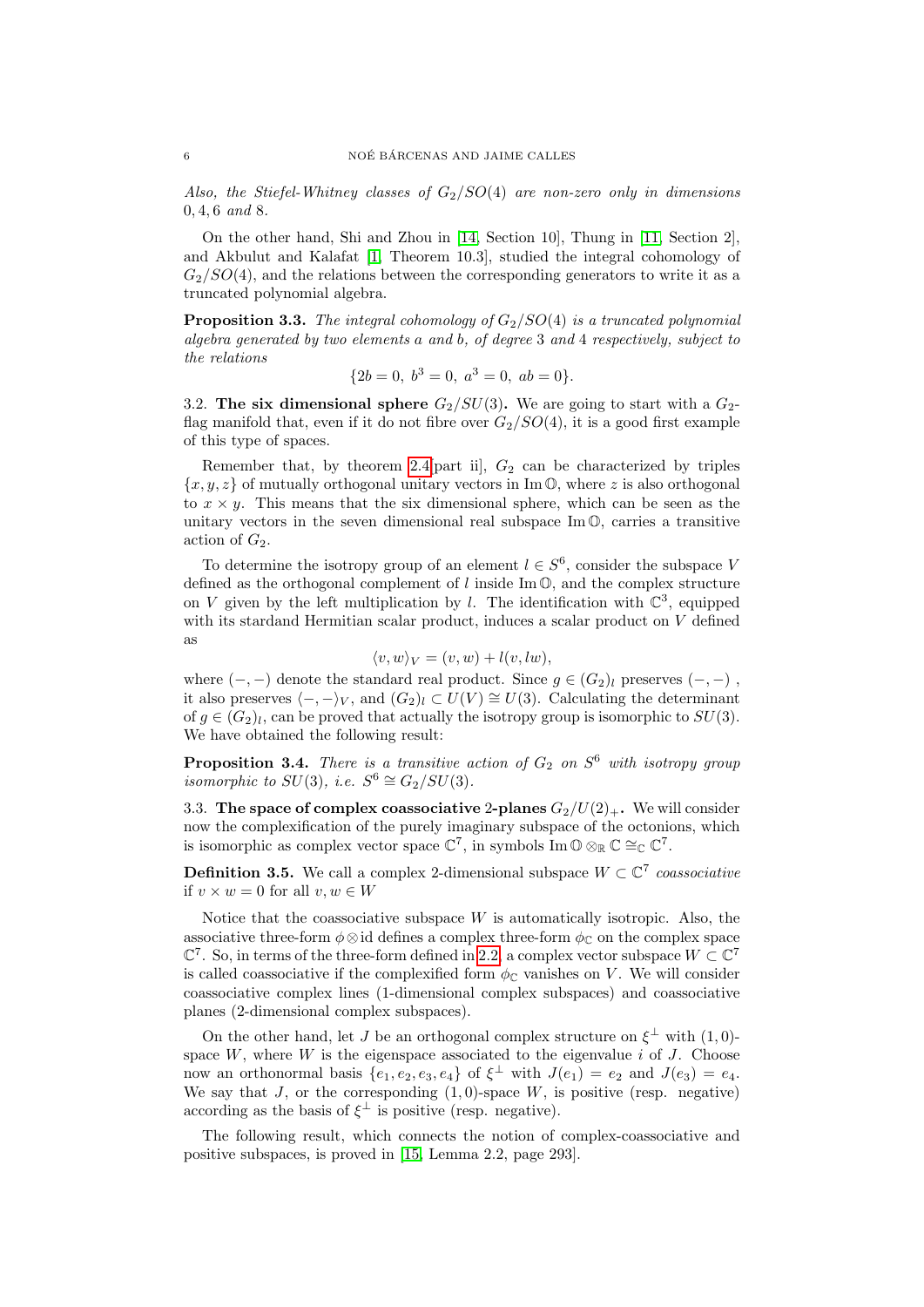<span id="page-6-0"></span>**Lemma 3.6.** Let  $\xi$  be an associative 3-dimensional subspace in Im  $\mathbb{O}$ , and let  $W \subset$  $\xi^{\perp}\otimes\mathbb{C}$  be a maximally isotropic subspace. Then  $W$  is positive if and only if it is complex coassociative.

Consider the space of all complex coassociative 2-dimensional subspaces of  $\mathbb{C}^7$ . Since such space has a transitive action of  $G_2$  with stabilizer isomorphic to  $U(2)$ , then we have the following definition.

**Definition 3.7.** The space of complex coassociative 2-planes in  $\text{Im } \mathbb{O} \otimes \mathbb{C}$  will be denoted by  $G_2/U(2)_+.$ 

The reason for the notation comes from lemma [3.6.](#page-6-0) Moreover, there is a map

$$
\rho_1: G_2/U(2)_+ \to G_2/SO_4,
$$

given by  $W \mapsto (W \oplus \bar{W})^{\perp}$ , which exhibits  $G_2/U(2)_{+}$  as the total space of a locally trivial smooth fibration with fiber  $\mathbb{C}P^1 \approx S^2$ . By lemma [3.6](#page-6-0) the fiber of any  $\xi \in G_2/SO(4)$  is all positive maximally isotropic subspaces of  $\xi^{\perp} \otimes \mathbb{C}$ , equivalently, all posible orthogonal complex structures on  $\xi^{\perp}$ . Actually, by [\[15,](#page-19-0) section 4.4] there is an identification of  $G_2/U(2)_+$  with a quaternionic twistor space of  $G_2/SO_4$ .

As is exposed in [\[11,](#page-19-7) Prop. 3], the cohomology of  $G_2/U(2)_+$  with integral coefficients is generated by classes  $g_i \in H^{2i}(G_2/U(2)_+, \mathbb{Z})$ , for  $i = 1, \ldots, 5$ , and the multiplicative structure is determined by the relations

$$
g_1^2 = 3g_2, \, g_1g_2 = 2g_3, \, g_2^2 = 2g_4, \, g_1g_4 = g_5.
$$

The cohomology with coefficients in  $\mathbb{F}_2$  will be calculated in subsection [4.3.](#page-11-0)

#### <span id="page-6-1"></span>3.4. The space of complex non-coassociative 2-planes  $G_2/U(2)_-.$

**Definition 3.8.** The space of all 2-planes in  $\text{Im } \mathbb{O} \otimes \mathbb{C}$  which are not complex coassociative will be denoted by  $G_2/U(2)_-.$ 

Similarly to  $G_2/U(2)_+$ , the reason for the notation comes from lemma [3.6.](#page-6-0) A 2-dimensional real subspace W, which is a  $(1, 0)$ -space for a negative complex structure in  $\xi^{\perp}$ , is said to be negative and is still a maximally isotropic subspace of  $\xi^{\perp} \otimes \mathbb{C}$ .

Alternatively, we can think the space  $G_2/U(2)$ <sub>—</sub> as follows: Let  $Q^5$  be the complex quadric  $\{(z_1 : z_2 : \ldots : z_6) \in \mathbb{C}P^6 \mid \sum_{i=1}^{5}$  $i=0$  $z_i^2 = 0$ } consisting of all 1dimensional isotropic subspaces of Im  $\mathbb{O} \otimes \mathbb{C}$ . There is a  $G_2$ -equivariant isomorphism from  $Q^5$  to  $G_2/U(2)$ <sub>-</sub> given by  $\ell \mapsto \ell^{\perp} \cap \ell^a$ , with inverse  $W \mapsto W \times W$ , where  $\ell^a = \{L \in \text{Im}\,\mathbb{O} \otimes \mathbb{C} \mid L \times \ell = 0\}.$ 

Since  $\widehat{G}_2(\mathbb{R}^7)$  is also diffeomorphic to the complex quadric  $Q^5$ , we can identify every element in  $G_2/U(2)$  as an oriented plane P with oriented, orthonormal basis  $\{x, y\}$ . Then there is a well defined map  $\rho_6 : G_2/U(2) \to S^6$  which sends  $P \mapsto x \times y = xy$ . Actually, the oriented plane P can be identify, via the almost complex structure of  $S^6$ , with a complex line in  $T_{xy}S^6$ . On the other hand, given an element  $k \in S^6$ , there is a oriented orthonormal basis  $\{x, y\}$  of a complex line in  $T_kS^6$  that satisfies  $k = xy$ . This means that the fiber over an element  $v \in S^6$ is precisely  $\mathbb{P}(T_vS^6)$ . This exhibits  $G_2/U(2)$  as  $\mathbb{P}(TS^6)$  with  $\rho_6$  as the base point projection. We can also think of  $\rho_6$  as a fibration with fibers diffeomorphic to  $\mathbb{C}P^2$ .

Finally, the isomorphism  $TS^6 \cong T^*S^6$  as real vector bundles induces a diffeomorphism  $\mathbb{P}(TS^6) \cong \mathbb{P}(T^*S^6)$ . The following result resumes all the diffeomorphic definitions of  $G_2/U(2)$ <sub>−</sub>. See [\[11,](#page-19-7) Prop. 8].

Proposition 3.9. The following 10-dimensional manifolds are all diffeomorphic to each other: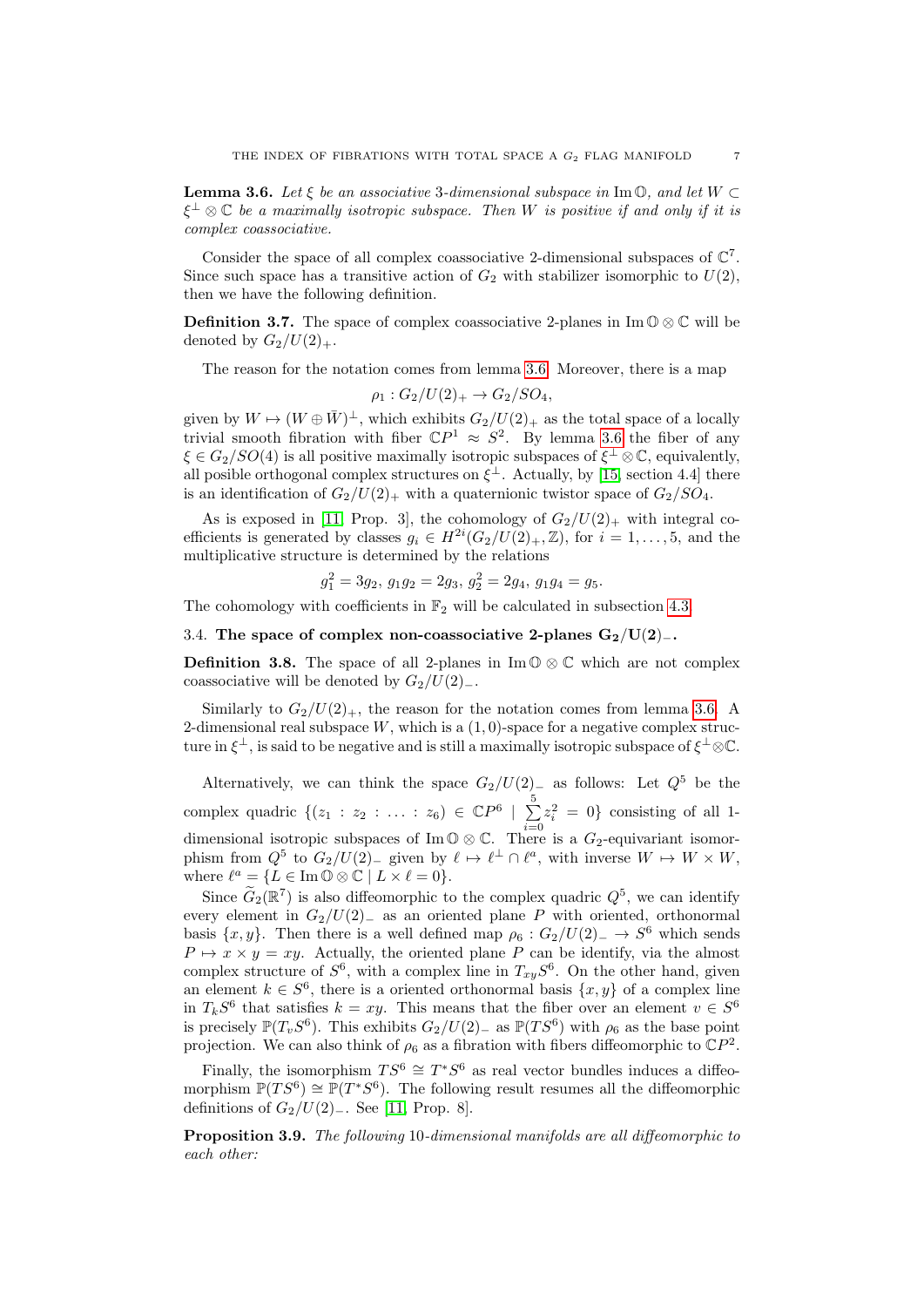- (i) The space of all 2-planes in Im  $\mathbb{O} \otimes \mathbb{C}$  which are not complex coassociative.
- (ii) The Grassmannian  $G_2(\mathbb{R}^7)$  of oriented 2-planes in  $\mathbb{R}^7$ .
- (iii) The complex quadric

$$
Q^{5} = \{ (z_1 : z_2 : \ldots : z_6) \in \mathbb{C}P^6 \mid \sum_{i=1}^{7} z_i^2 = 0 \}.
$$

(iv) The projectivization of the tangent and cotangent bundle  $\mathbb{P}(TS^6)$  and  $\mathbb{P}(T^*S^6)$ for any almost complex structure in  $S^6$ .

The cohomology with integral coefficients of  $G_2/U(2)_-$  is calculated in [\[11,](#page-19-7) Prop. 11]. It is the quotient of a polynomial algebra with generators  $x$  in degree 6, and  $y$ in degree 2, satisfying the relations  $x^2 = 0$  and  $y^3 = -2x$ . Unlike  $G_2/U(2)_+$ , using the bundle  $\rho_6$  we can calculate the cohomology ring of  $G_2/U(2)_-$  with coefficients in  $\mathbb{F}_2$  as follows:

<span id="page-7-1"></span>**Proposition 3.10.** The cohomology of  $G_2/U(2)_-$  with coefficients in  $\mathbb{F}_2$  is given by

$$
H^*(G_2/U(2)_{-}, \mathbb{F}_2) = \mathbb{F}_2[x, y]/\langle x^2, y^3 \rangle,
$$

where  $deg(y) = 2$ ,  $deg(x) = 6$ .

Proof. Consider the fiber bundle

$$
\mathbb{CP}^2 \hookrightarrow G_2/U(2)_- \to S^6
$$

and the corresponding Serre spectral sequence. Since  $S^6$  is simply connected, there are no local coefficients and the  $E_2$ -term is given by

$$
E_2^{p,q} = H^p(S^6; H^q(\mathbb{CP}^2; \mathbb{F}_2)).
$$

Let us denote the cohomology of the fiber  $\mathbb{CP}^2$  and the base space  $S^6$  as follows:

$$
H^*(S^6; \mathbb{F}_2) = \mathbb{Z}_2[x]/\langle x^2 \rangle \text{ and } H^*(\mathbb{CP}^2; \mathbb{F}_2) = \mathbb{F}_2[y]/\langle y^3 \rangle.
$$

<span id="page-7-0"></span>For an illustration of the  $E_2$ -term see Figure [1.](#page-7-0) Then, since all the possible differentials are trivial,  $E_2^{p,q} \cong E_{\infty}^{p,q}$  and

$$
H^{n}(G_2/U(2)_{-}, \mathbb{F}_2) = \mathbb{F}_2[x, y]/\langle x^2, y^3 \rangle.
$$

 $\Box$ 



FIGURE 1.  $E_2^{p,q} = H^p(S^6; H^q(\mathbb{CP}^2; \mathbb{F}_2)) \Rightarrow H^*(G_2/U(2)_-; \mathbb{F}_2).$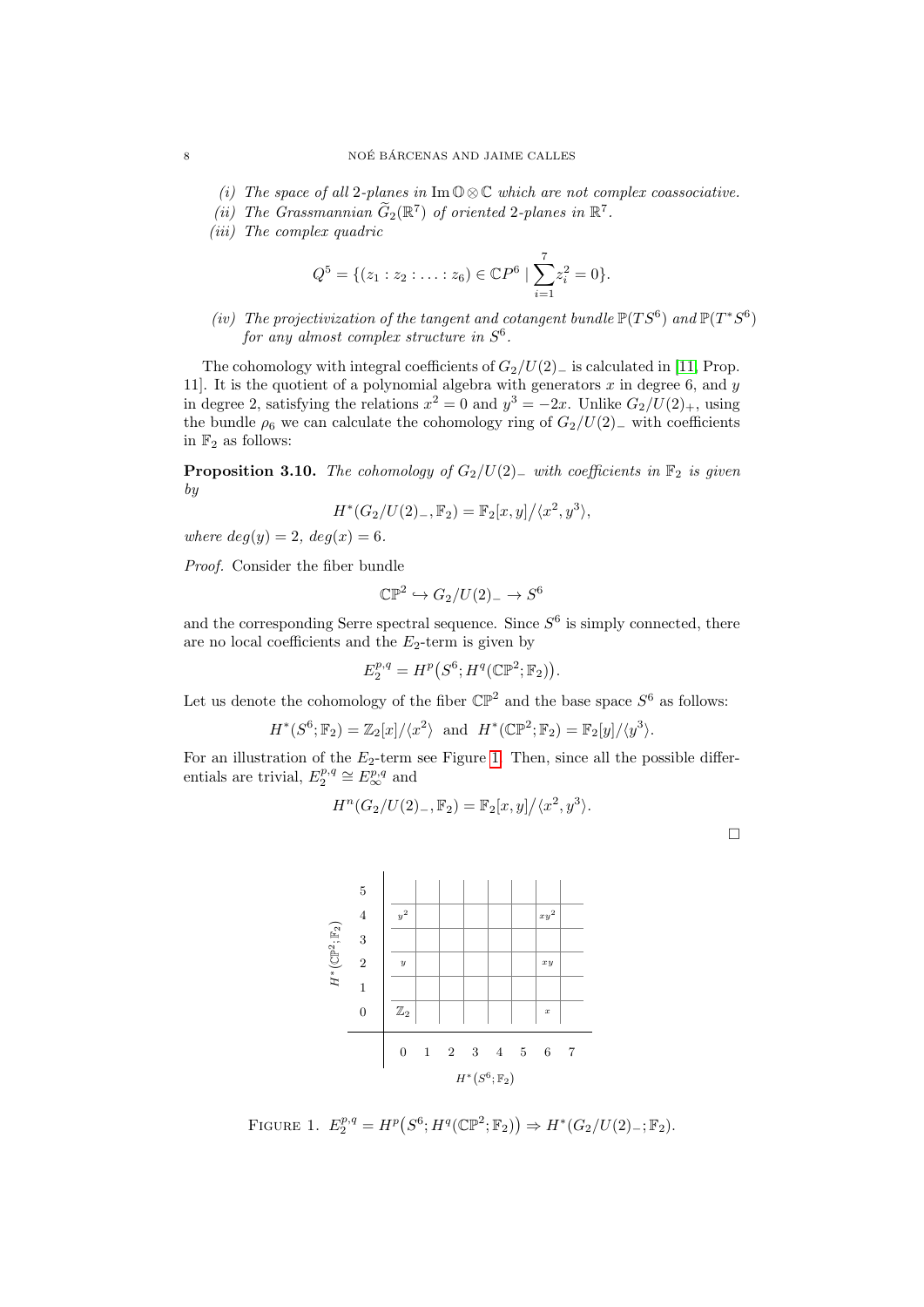Similar to  $G_2/U(2)_+$ , there exists a map

$$
\rho_2 \colon G_2/U(2)_- \to G_2/SO_4,
$$

given by  $W \mapsto (W \oplus \bar{W})^{\perp}$ , which exhibits  $G_2/U(2)$ <sub>−</sub> as the total space of a locally trivial smooth fibration with fiber  $\mathbb{C}P^1 \approx S^2$ . By lemma [3.6,](#page-6-0) the fiber at any  $\xi \in G_2/SO(4)$  consist of all negative maximally isotropic subspaces of  $\xi^{\perp} \otimes \mathbb{C}$ , or equivalently, all negative orthogonal complex structures on  $\xi^{\perp}$ . Let us describe now the induced homomorphism  $\rho_2^*$ .

<span id="page-8-1"></span>**Lemma 3.11.** The induced homomorphism in cohomology, denoted by  $\rho_2^*$ , with  $\mathbb{F}_2$ coefficients, maps the class  $u_2^2$  to  $y^2$ .

Proof. Let us start analyzing the Gysin exact sequence associated to the sphere bundle  $\rho_2$ ,

$$
\cdots \to H^{i-3}(G_2/SO(4); \mathbb{F}_2) \xrightarrow{\smile w_3} H^i(G_2/SO(4); \mathbb{F}_2) \to
$$
  

$$
\xrightarrow{\rho_2^*} H^i(G_2/U(2)_-; \mathbb{F}_2) \to H^{i-2}(G_2/SO(4); \mathbb{F}_2) \to \cdots.
$$

Since  $H^1(G_2/SO_4, \mathbb{F}_2) = 0$ , by the exactness of the sequence,

$$
\rho_2^* \colon H^4(G_2/SO(4); \mathbb{F}_2) \to H^i(G_2/U(2)_-; \mathbb{F}_2)
$$

is a monomorphism. This means that  $\rho_2^*(u_2) = y$  and  $\rho_2^*(u_2^2) = y^2$ 

3.5. The full flag manifold  $G_2/U(1) \times U(1)$ . Given a complex isotropic line  $\ell \subset \text{Im } \mathbb{O} \otimes_{\mathbb{R}} \mathbb{C}$ , consider the annihilator  $\ell^a$ , that is the subspace of Im  $\mathbb{O} \otimes_{\mathbb{R}} \mathbb{C}$ described as  $\{x \in \text{Im } \mathbb{O} \otimes_{\mathbb{R}} \mathbb{C} \mid x \times \ell = 0\}.$  Notice that this is a complex 3dimensional isotropic subspace of Im  $\mathbb{O} \otimes_{\mathbb{R}} \mathbb{C}$ . Since the maximal torus in  $G_2$  is of rank 2, the complete flag manifold  $G_2/U(1) \times U(1)$  is a smooth complex manifold of dimension 6 that can be described as follows: The space of pairs  $(\ell, D)$  where  $\ell$ is a complex isotropic line, D is a 2-plane containing  $\ell$ , and both are contained in  $\ell^a.$ 

For every pair  $(\ell, D)$  in  $G_2/U(1) \times U(1)$ , we write  $D = \ell \oplus q$ , where q is the orthogonal complement of  $\ell$ . Then we get a fibration

$$
\rho_3\colon G_2/U(1)\times U(1)\to G_2/SO(4)
$$

given by  $(\ell, D) \mapsto \xi$ , where  $\xi \otimes_{\mathbb{R}} \mathbb{C} = q \oplus \overline{q} \oplus (q \times \overline{q})$ . The map  $\rho_3$  factors through a fibration over  $G_2/U(2)_+$ , which sends  $(\ell, D)$  to the positive (resp. negative) maximally isotropic subspace of  $\xi^{\perp} \otimes_{\mathbb{R}} \mathbb{C}$  which contains  $\ell$ , and  $\rho_1$  (resp.  $\rho_2$ ) defined above.

<span id="page-8-0"></span>

All the maps  $\rho_i$  in diagram [3.12](#page-8-0) are locally trivial smooth fibrations, with fiber diffeomorphic to  $\mathbb{C}P^1 \approx S^2$  (except  $\rho_3$  and  $\rho_6$  which fiber is diffeomorphic to  $\mathbb{C}P^2$ ). This means that, using the map  $\rho_5$ , we can also calculate the cohomology of  $G_2/U(1) \times U(1)$  with  $\mathbb{F}_2$  coefficients.

 $\Box$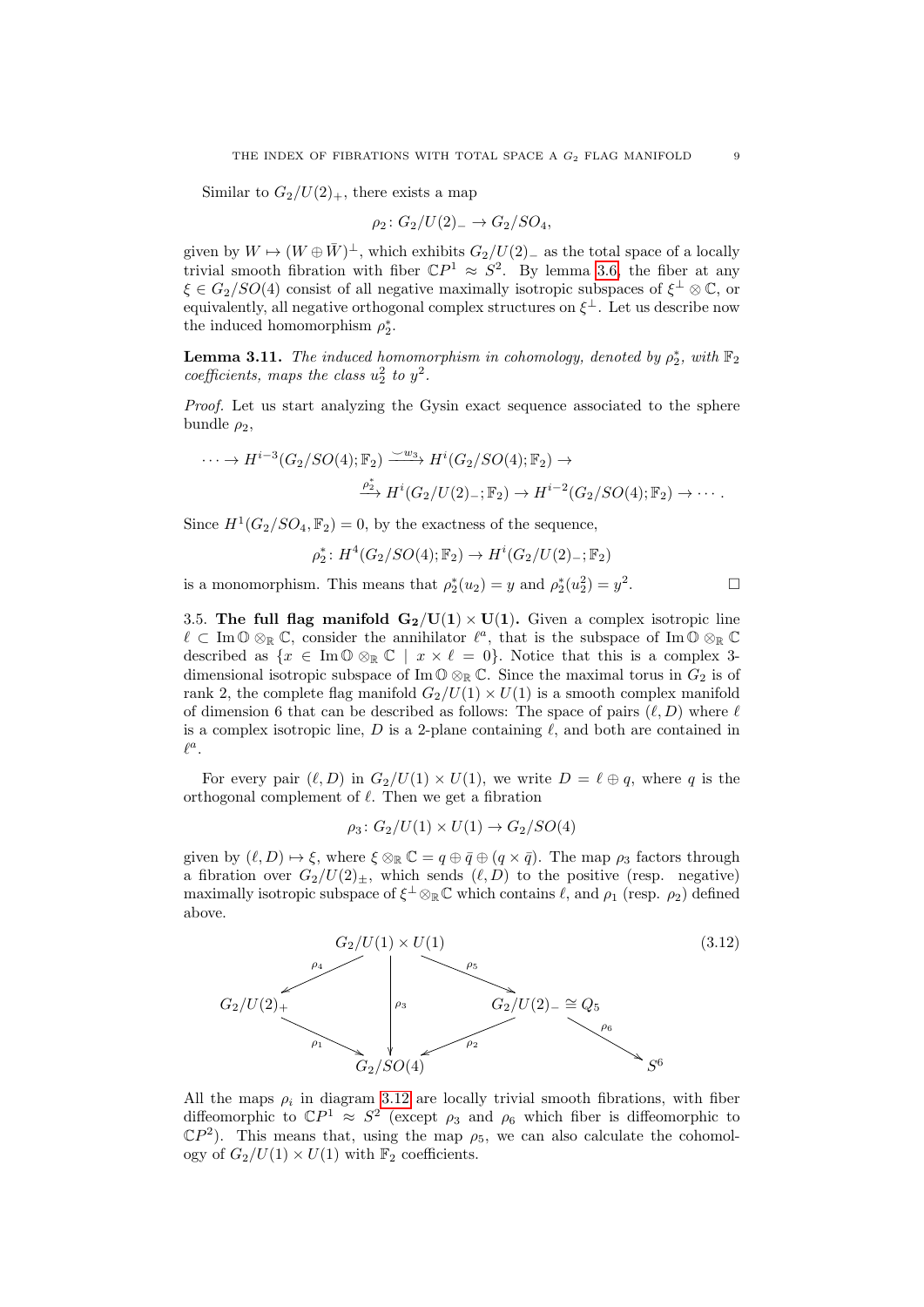**Proposition 3.13.** The cohomology of  $G_2/U(1) \times U(1)$  with  $\mathbb{F}_2$  coefficients is given by

$$
H^*(G_2/U(1)\times U(1),\mathbb{F}_2)=\mathbb{F}_2[x,y,z]\big/\langle x^2,y^3,z^2\rangle
$$

where  $deg(y) = 2$ ,  $deg(x) = 6$  and  $deg(z) = 2$ .

Proof. Consider the fiber bundle

 $S^2 \hookrightarrow G_2/U(1) \times U(1) \stackrel{\rho_5}{\longrightarrow} G_2/U(2)_{-},$ 

and the corresponding Serre spectral sequence, where the cohomology of the fiber is described as  $H^*(S^2; \mathbb{F}_2) = \mathbb{F}_2[z]/z^2$ . Since  $\pi_1(G_2/U(2)_-)$  is trivial, there are no local coefficients and the  $E_2$ -term is given by

$$
E_2^{p,q} = H^p(G_2/U(2)_{-}; H^q(S^2; \mathbb{F}_2)).
$$

For an illustration of the  $E_2$ -term see Figure [2.](#page-9-1) The rest of the proof is similar to the one in [3.10,](#page-7-1) since all the possible differentials are trivial.  $\Box$ 

<span id="page-9-1"></span>

FIGURE 2.  $E_2^{p,q} = H^p(G_2/U(2) -; H^q(S^2; \mathbb{F}_2)) \Rightarrow H^*(G_2/U(1) \times$  $U(1); \mathbb{F}_2$ .

## 4. Calculations of Fadell-Husseini Index.

<span id="page-9-0"></span>Before we make some calculations, we briefly recall the definition and some basic properties of the Fadell-Husseini index.

4.1. The Fadell-Husseini Index. Let G be a finite group, and let R be a commutative ring with unit. For a  $G-$  equivariant map  $p: X \to B$ , the Fadell-Husseini index of p with coefficients in R is defined to be the kernel ideal of the following induced map

$$
\begin{aligned} \text{Index}_G^B(p;R) &= \text{ker}\left(p^*\colon H^*(EG \times_G B; R)\longrightarrow H^*(EG \times_G X; R)\right) \\ &= \text{ker}\left(p^*\colon H^*_G(B; R)\longrightarrow H^*_G(X; R)\right). \end{aligned}
$$

Here  $H_G^*(\cdot)$  stands for the Borel cohomology defined as the Čech cohomology of the Borel construction  $EG \times_G$ . The basic properties of the index are:

• Monotonicity: If  $p: X \to B$  and  $q: Y \to B$  are G-equivariant maps, and  $f: X \to Y$  is a G-equivariant map such that  $p = q \circ f$ , then

 $\text{Index}_{G}^{B}(p; R) \supseteq \text{Index}_{G}^{B}(q; R).$ 

• Additivity: If  $(X_1 \bigcup X_2, X_1, X_2)$  is an excisive triple of G-spaces and  $p: X_1 \bigcup X_2 \to B$  is a  $G$ -equivariant map, then

 $\text{Index}_{G}^{B}(p|_{X_1};R) \cdot \text{Index}_{G}^{B}(p|_{X_2};R) \subseteq \text{Index}_{G}^{B}(p;R).$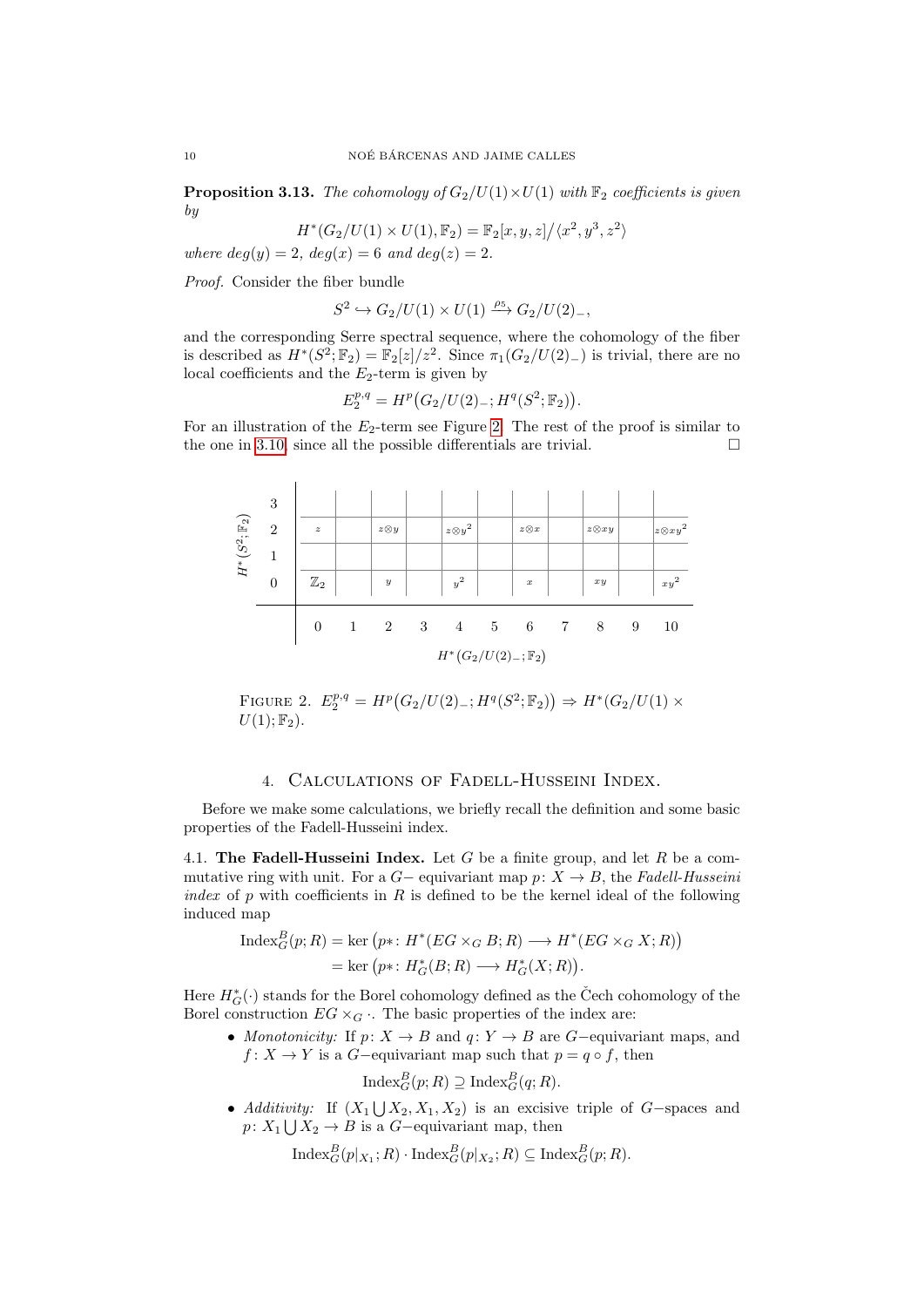• General Borsuk-Ulam-Bourgin-Yang theorem: Let  $p: X \to B$  and  $q: Y \to Y$ B be G-equivariant maps, and let  $f: X \to Y$  be a G-equivariant map such that  $p = q \circ f$ . If  $Z \subseteq Y$  then

$$
\operatorname{Index}_{G}^{B}(p|_{f^{-1}(Z)}; R) \cdot \operatorname{Index}_{G}^{B}(q|_{Y \setminus Z}; R) \subseteq \operatorname{Index}_{G}^{B}(p; R).
$$

In the case when B is a point we simplifly notation and write  $\text{Index}_{G}^{B}(p; R)$  = Index<sub>G</sub> $(X; R)$ . From here on we will be considering  $\mathbb{F}_2$  coefficients. For more details see [\[9\]](#page-19-12)

<span id="page-10-1"></span>4.2. Dold's argument. In [\[7\]](#page-19-13) Dold presented a very useful tool to deduce some differentials of the Serre spectral sequence associated to a particular kind of fiber bundles. Let us start with the general argument.

Let  $E \stackrel{\pi}{\rightarrow} B \stackrel{\pi'}{\leftarrow} E'$  be vector bundles of fiber-dimension  $n, m$  over the same paracompact space B, and let  $f: S(E) \longrightarrow E'$  be an odd map  $(f(-x) = -f(x)),$ where  $S(E)$  is the total space of the sphere bundle associated to  $\pi$ , such that



commutes. Let us define  $Z_f = \{x \in S(E) \mid f(x) = 0\}$ , where 0 stands for the zero section of  $\pi'$ , and the projection maps

$$
S(E) \to \overline{S}(E) = S(E)/\mathbb{Z}_2
$$
 and  $Z \to \overline{Z} = Z/\mathbb{Z}_2$ ,

where we are considering the antipodal action.

Cohomology  $H^*$  is understood in the Čech sense with mod 2 coefficients, and  $H^*(B)[t]$  is the polynomial ring over  $H^*(B)$  in one indeterminate t of degree 1. Since the antipodal action is fixed point free in  $S(E)$  and Z, the projection maps  $S(E) \rightarrow \overline{S}(E)$  and  $Z \rightarrow \overline{Z}$  are 2-sheeted covering maps. Their characteristic classes are denoted by u, resp.  $u \mid \bar{Z}$ , which can be replaced by the indeterminate t and obtain an homomorphism of  $H^*(B)$ -algebras

$$
\sigma\colon H^*(B)[t]\longrightarrow H^*(\bar{S}(E))\longrightarrow H^*(\bar{Z})
$$

given by  $t \mapsto u \mapsto u | \overline{Z}$ . Dold proved the following result.

<span id="page-10-0"></span>**Theorem 4.1.** If  $q(t) \in H^*(B)[t]$  is such that  $\sigma(q(t)) = 0$ , then

$$
q(t)W(\pi';t) = W(\pi;t)q'(t)
$$

for some  $q'(t) \in H^*(B)[t]$ , where  $W(\pi;t) = \sum_{j=0}^n w_j(\pi) \otimes t^{n-j}$ .

The last theorem means that, under the last conditions,  $W(\pi; t)$  divides  $q(t)W(\pi'; t)$ . We show the effectiveness of this theorem in the following remark.

Remark 4.2. Under the same hypothesis, consider the fiber bundles



where  $\mathbb{Z}_2$  acts antipodally on  $S(E)$  and trivial on B. Let  $f: S(E) \longrightarrow B \times \{0\}$  be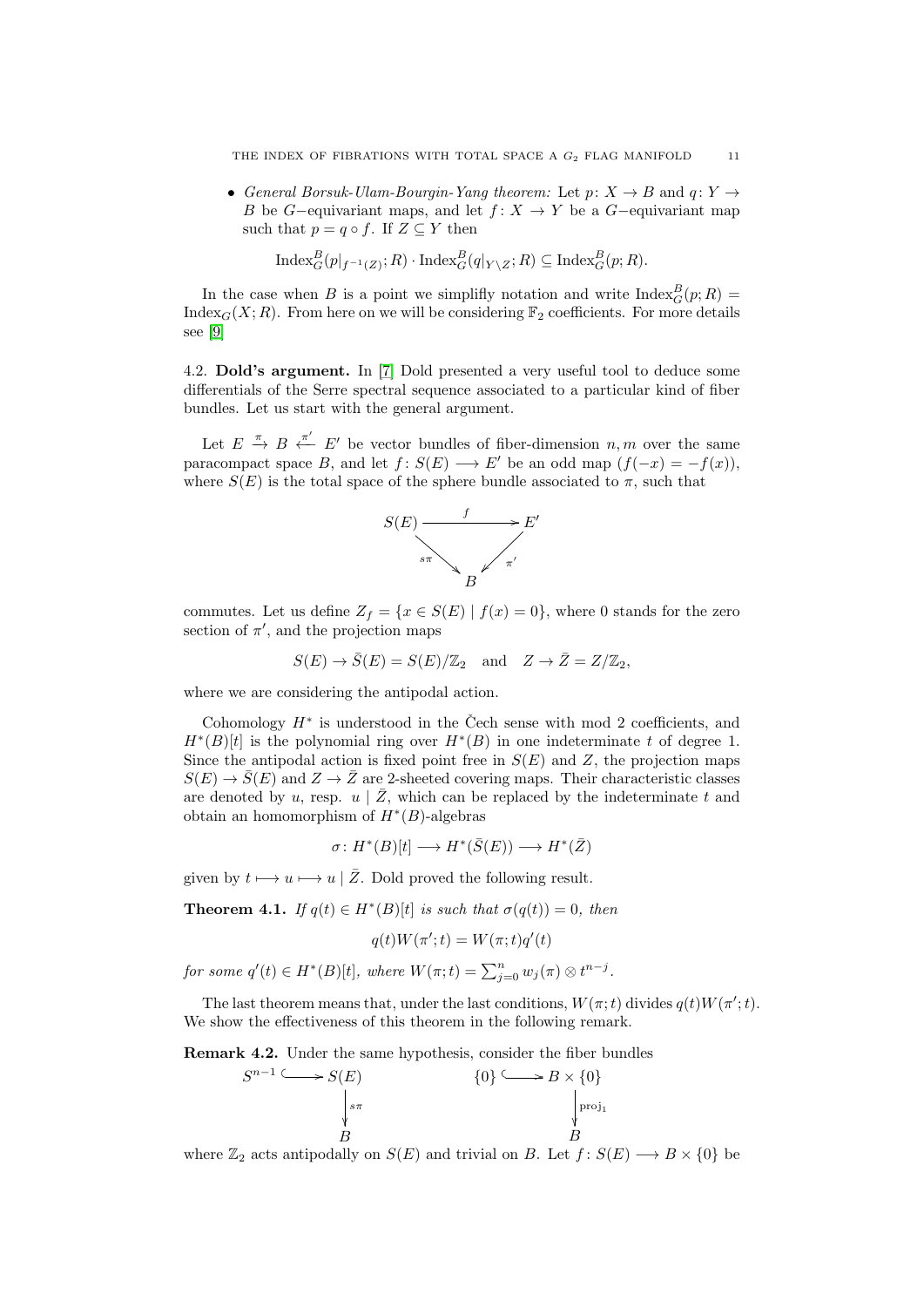a Z<sub>2</sub>-equivariant map given by  $f(e) = (\pi(e), 0)$ , such that the following diagram commutes:



Since  $Z_f = S(E)$  and  $W(proj_1, t) = 1$ , if we consider  $q(t)$  as the image of the transgression map  $d_n^{0,n-1}$  of the Serre spectral sequence associated to the sphere bundle

$$
S^{n-1} \hookrightarrow E\mathbb{Z}_2 \times_{\mathbb{Z}_2} E \to B\mathbb{Z}_2 \times B,
$$

by theorem [4.1,](#page-10-0)

$$
q(t) = d_n^{0,n-1}(z) = \sum_{j=0}^n w_j(\pi) \otimes t^{n-j},
$$

where  $H^*(S^{n-1}) = \mathbb{F}_2[z]/\langle z^2 \rangle$ .

We are going to use Dold's argument in some of the computations that we present.

<span id="page-11-0"></span>4.3. The Fadell-Husseini index of  $\rho_1$  and  $\rho_2$ . Following the idea presented in section [4.2,](#page-10-1) we are going to compute the Stiefel-Whitney classes of  $\rho_1$  and  $\rho_2$  to deduce their corresponding Serre spectral sequences. Since we already know the cohomology of  $G_2/U(2)$ <sub>−</sub>, we are going to start with the characteristic classes of  $\rho_2$ .

<span id="page-11-1"></span>**Lemma 4.3.** The Stiefel-Whitney classes of the fiber bundle  $\rho_2$ :  $G_2/U(2)_-\longrightarrow$  $G_2/SO(4)$  are non-zero in dimensions 0, 2 and 3.

*Proof.* Consider the Gysin exact sequence applied to the sphere bundle  $\rho_2$ 

$$
\ldots \to H^{i-3}(G_2/SO(4); \mathbb{F}_2) \xrightarrow{\smile w_3} H^i(G_2/SO(4); \mathbb{F}_2) \xrightarrow{\rho_2^*} H^i(G_2/U(2)_-; \mathbb{F}_2) \to
$$

$$
\to H^{i-2}(G_2/SO(4); \mathbb{F}_2) \to \ldots
$$

Since  $H^3(G_2/U(2)_{-}; \mathbb{F}_2) = 0$ , we get an epimorphism

$$
H^0(G_2/SO(4); \mathbb{F}_2) \rightarrow H^3(G_2/SO(4); \mathbb{F}_2)
$$

that by proposition [3.2](#page-4-1) can be seen as  $\mathbb{Z}_2 \rightarrow \langle u_3 \rangle$ . Hence,  $w_3(\rho_2) = u_3$ . Considering the definition of the Stiefel-Whitney classes, this means that

$$
\phi^{-1} \circ Sq^3(th) \neq 0,
$$

where th is the Thom class associated to  $\rho_2$ . Then, since

$$
Sq^3 = Sq^1 \circ Sq^2,
$$

 $Sq^2(th) \neq 0$  and consequently  $w_2 \neq 0$ . Is not hard to see that  $w_2(\rho_2) = u_2$ .

Consider now the Serre spectral sequence associated to the sphere bundle

$$
S^2\hookrightarrow G_2/U(1)\times U(1)\xrightarrow{\rho_4} G_2/U(2)_+.
$$

Since  $H^2(G_2/U(1) \times U(1); \mathbb{F}_2) = \langle z, y \rangle$  and  $H^3(G_2/U(1) \times U(1); \mathbb{F}_2) = 0$ , we get that  $H^3(G_2/U(2)_+;\mathbb{F}_2)=0$ . Because of that, using the same arguments in lemma [4.3,](#page-11-1)  $\rho_1$  has the same Stiefel-Whitney classes than  $\rho_2$ .

Now that we know the Stiefel-Whitney classes of  $\rho_1$ , we can calculate the cohomology of  $G_2/U(2)_+$  with  $\mathbb{F}_2$  coefficients as follows: Consider the Serre spectral sequence associated to  $\rho_1$ , with  $E_2$ -term

$$
E_2^{p,q} = H^p(G_2/SO(4); H^q(S^2; \mathbb{F}_2)).
$$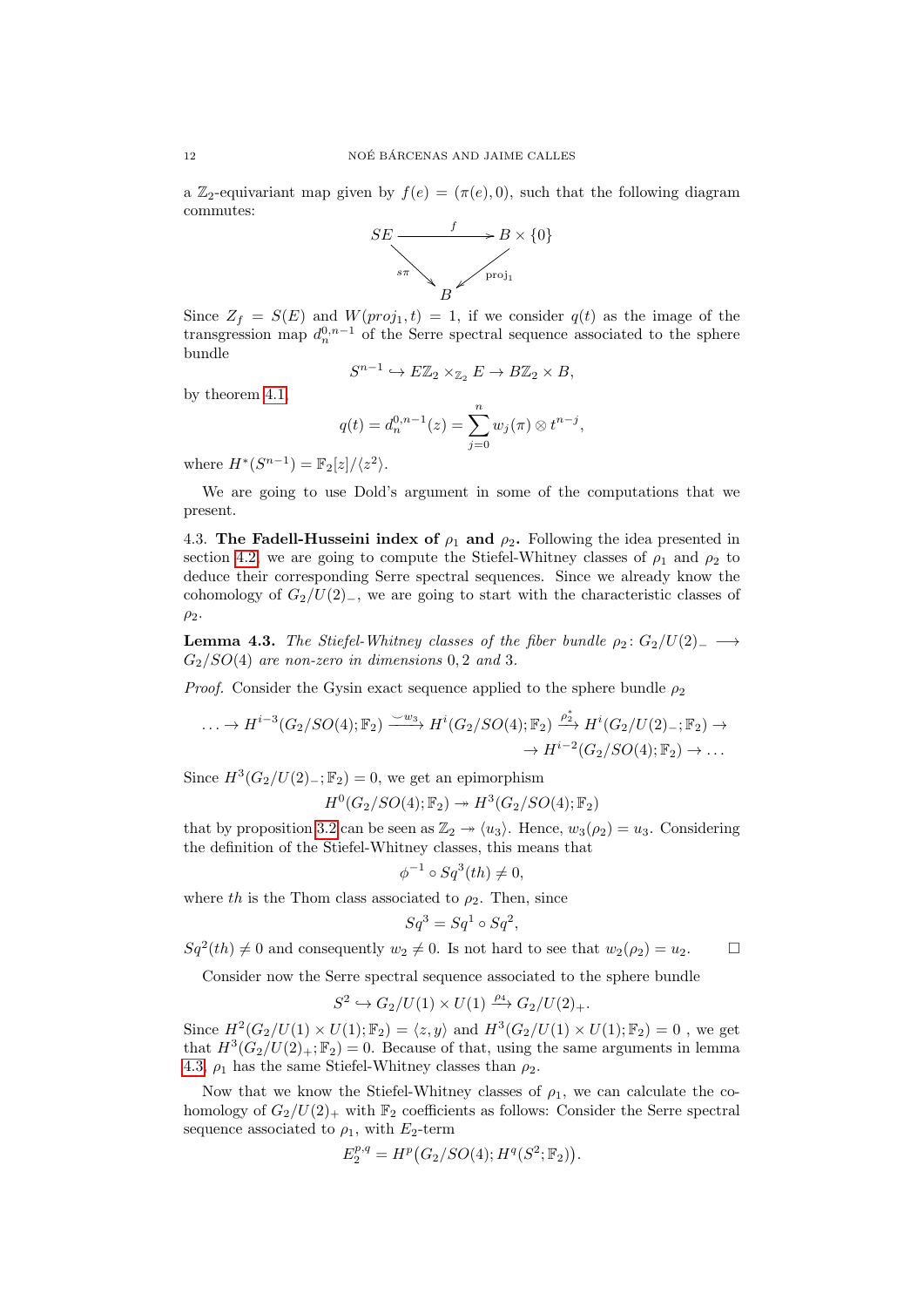For an illustration of the  $E_2$ -term see Figure [3.](#page-12-1) Notice that, for the same reason exposed in [3.10,](#page-7-1) there are no local coefficients. Then, applying the Gysin sequence to  $\rho_1$  [\[12,](#page-19-14) Example 5.C], and by lemma [4.3,](#page-11-1) we get that

$$
d_3^{0,2}(z) = w_3(\rho_1) = u_3,
$$

where  $H^2(S^2; \mathbb{F}_2) = \langle z \rangle$ . Finally, using the Leibniz rule,  $d_3^{0,2}$  determinen the complete cohomology of  $G_2/U(2)_+$ . We conclude then the following result.

<span id="page-12-1"></span>

FIGURE 3.  $E_2^{p,q} = H^p(G_2/SO(4); H^q(S^2; \mathbb{F}_2)) \Rightarrow H^*(G_2/U(2)_+; \mathbb{F}_2).$ 

<span id="page-12-2"></span>Corollary 4.4. The  $G_2$  flag manifolds  $G_2/U(2)_+$  and  $G_2/U(2)_-$  have isomorphic cohomology rings when we consider  $\mathbb{F}_2$  coefficients. Moreover, the result in lemma [3.11](#page-8-1) applies in the same way to  $\rho_1^*$ .

From now on, since  $\rho_1$  and  $\rho_2$  have the same topological properties considering  $\mathbb{F}_2$  coefficients, we will not make any distinction between them and we will write  $G_2/U(2)_\pm$  and  $\rho_i$ . As shown in [\[11\]](#page-19-7), the similarity mentioned in corollary [4.4](#page-12-2) does not happens if we consider the cohomology rings with integer coefficients.

Consider the action of  $\mathbb{Z}_2$  on  $G_2/U(2)_\pm$  by complex conjugation. Since  $\rho_i(W)$  =  $\rho_i(\bar{W})$  for every coassociative subspace W, and  $j \in \{1,2\}$ , then both maps are  $\mathbb{Z}_2$ -equivariant, with  $\mathbb{Z}_2$  acting trivial on  $G_2/SO(4)$ . This means that we can ask for the Fadell-Husseini index of such bundles. Before we prove our first main result, we fix the notation for the cohomology of the group  $\mathbb{Z}_2$  as

$$
H^*(B\mathbb{Z}_2;\mathbb{F}_2)=\mathbb{F}_2[t],
$$

with  $\deg(t) = 1$ .

<span id="page-12-0"></span>**Theorem 4.5.** The Borel cohomology of  $G_2/U(2)_\pm$  is given by

$$
H^*(E\mathbb{Z}_2\times_{\mathbb{Z}_2}G_2/U(2)_\pm;\mathbb{F}_2)=H^*(B\mathbb{Z}_2\times G_2/SO(4);\mathbb{F}_2)\Big/\langle t^3+u_2t+u_3\rangle.
$$

Consequently, the Fadell-Husseini index of  $\rho_1$  and  $\rho_2$  with respect to the introduced  $\mathbb{Z}_2$  action is given by

$$
\mathrm{Index}_{\mathbb{Z}_2}^{G_2/SO(4)}(\rho_1;\mathbb{F}_2) = \mathrm{Index}_{\mathbb{Z}_2}^{G_2/SO(4)}(\rho_2;\mathbb{F}_2) = \langle t^3 + u_2t + u_3 \rangle.
$$

*Proof.* Consider the Borel construction of the bundle  $\rho_i$ , for  $i \in \{1, 2\}$ ,

$$
S^2 \xrightarrow{\qquad} E\mathbb{Z}_2 \times_{\mathbb{Z}_2} G_2/U(2)_\pm
$$

$$
\downarrow_{\rho_i}
$$

$$
E\mathbb{Z}_2 \times_{\mathbb{Z}_2} G_2/SO(4),
$$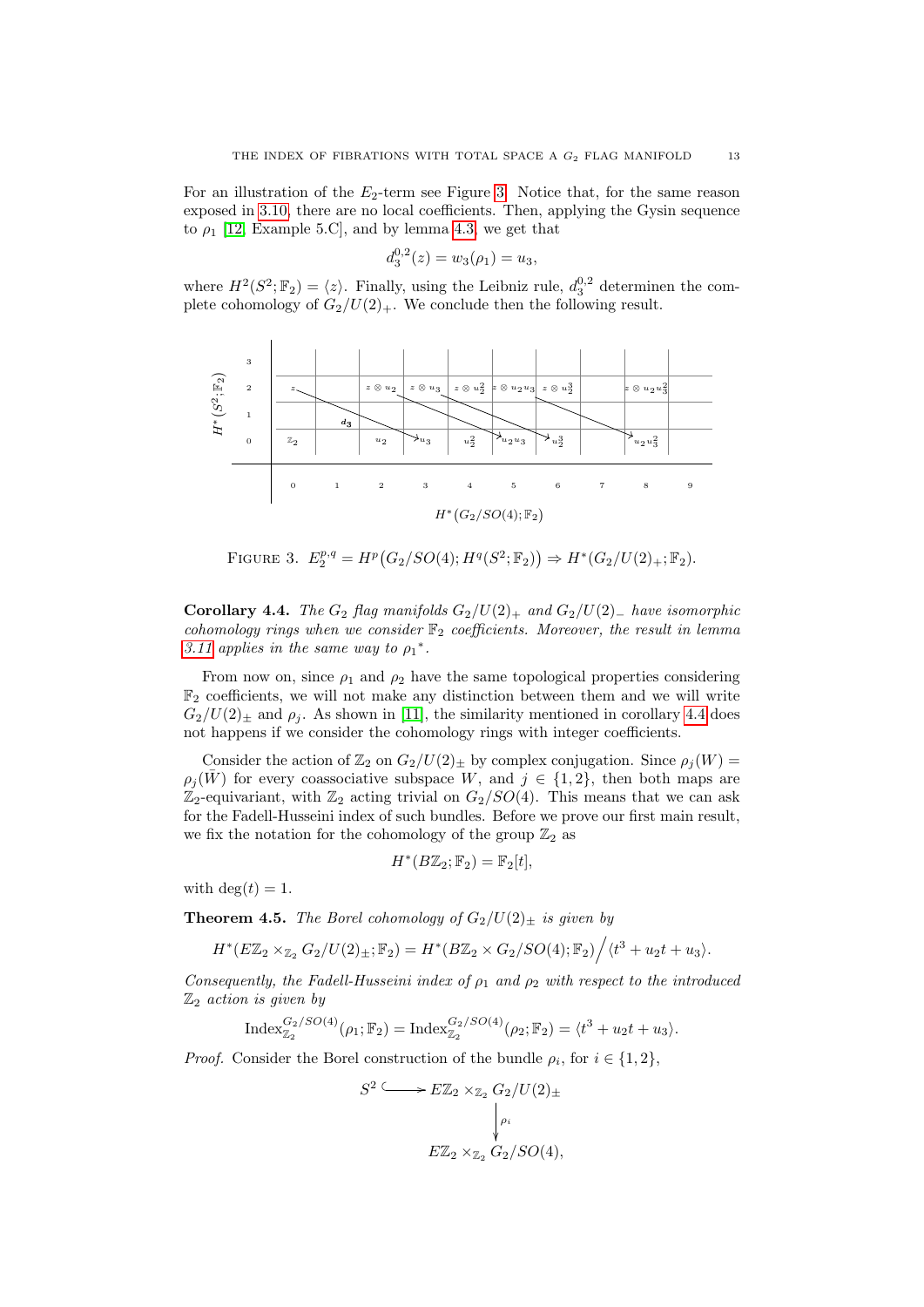where the base space can be written as  $B\mathbb{Z}_2 \times G_2/SO(4)$ . Since the fundamental group

$$
\pi_1(B\mathbb{Z}_2 \times G_2/SO(4)) \cong \pi_1(B\mathbb{Z}_2) \times \pi_1(G_2/SO(4)) \cong \pi_1(B\mathbb{Z}_2) \cong \mathbb{Z}_2
$$

acts trivially on the cohomology of the fiber, then the  $E_2$ -terms of the associated Serre spectral sequence looks as follows:

$$
E_2^{p,q} = H^p\big(B\mathbb{Z}_2\times G_2/SO(4);H^q(S^2;\mathbb{F}_2)\big).
$$

Using theorem [4.1](#page-10-0) and lemma [4.3,](#page-11-1) we get that the transgression map  $d_3^{0,2}$  is given by

$$
d_3^{0,2}(z) = t^3 + u_2t + u_3,
$$

where  $H^2(S^2; \mathbb{F}_2) = \langle z \rangle$ . Finally, by the Leibniz rule,  $d_3^{0,2}$  determines the complete cohomology of  $E\mathbb{Z}_2 \times_{\mathbb{Z}_2} G_2/U(2)_\pm$  and the Fadell-Husseini index of  $\rho_1$  and  $\rho_2$  with coefficients in  $\mathbb{F}_2$ .

<span id="page-13-0"></span>4.4. The Fadell-Husseini index of the pullback bundle  $\zeta_n$ . Let us consider the tautological bundle of the oriented Grassmann manifold  $\tilde{G}_3(\mathbb{R}^7)$ :

$$
\gamma = (E(\gamma), \ \widetilde{G}_3(\mathbb{R}^7), \ E(\gamma) \xrightarrow{\pi} \widetilde{G}_3(\mathbb{R}^7), \ \mathbb{R}^3),
$$

and the sphere bundle associated to the orthogonal complement of  $\gamma$ :

$$
s\gamma^{\perp} = (E(s\gamma^{\perp}), \ \widetilde{G}_3(\mathbb{R}^7), \ E(s\gamma^{\perp}) \stackrel{s\pi}{\longrightarrow} \widetilde{G}_3(\mathbb{R}^7), \ S^3).
$$

Using the embedding  $i : G_2/SO(4) \hookrightarrow G_3(\mathbb{R}^7)$ , and the fiber bundle  $\rho_j$  defined in [3.3](#page-5-0) and [3.4,](#page-6-1) we construct the following commutative squares:

$$
\begin{aligned}\n\mathcal{S}_{\gamma^{\perp}}^1 &\longrightarrow E\big(i^*(s\gamma^{\perp})\big) \longrightarrow E(S\gamma^{\perp}) \\
\downarrow \qquad &\downarrow \qquad &\downarrow \qquad &\downarrow s\pi \\
G_2/U(2)_{\pm} &\xrightarrow{\rho_j} G_2/SO(4) \xrightarrow{i} \widetilde{G}_3(\mathbb{R}^7),\n\end{aligned}
$$

where the map on the left is the pullback bundle of  $s\gamma^{\perp}$  along the map  $i \circ \rho_j$ ,

$$
\zeta_1 = (E(\zeta_1) = S_{\gamma^\perp}^1, G_2/U(2)_-, S_{\gamma^\perp}^1 \xrightarrow{\phi_1} G_2/U(2)_-, S^3).
$$

To be more precise, the total space of  $\zeta_1$  is given by

$$
\begin{array}{rcl}\n\mathcal{S}_{\gamma^{\perp}}^1 & := & E(\zeta_1) \\
& = & \{ (W; \xi, v) \mid W \in G_2 / U(2)_\pm, \ \rho_j(W) = \xi, \ v \in \xi^\perp \ \text{and} \ \deg(v_1) = 1 \}.\n\end{array}
$$

The construction of the bundle  $\zeta_1$  can be easily generalized as follows: Consider the the *n*-fold product bundle  $(s\gamma^{\perp})^n$ , and the pullback along the diagonal map  $\Delta_n: \tilde{G}_3(\mathbb{R}^7) \to \tilde{G}_3(\mathbb{R}^7)^n$ :

$$
E(\Delta_n^*(s\gamma^{\perp n})) \longrightarrow E(s\gamma^{\perp})^n
$$
  
\n
$$
\downarrow \qquad \qquad \downarrow (s\pi)^n
$$
  
\n
$$
\widetilde{G}_3(\mathbb{R}^7) \xrightarrow{\Delta_n} \widetilde{G}_3(\mathbb{R}^7)^n.
$$

Applying the last construction to the fiber bundle  $\Delta_n^*(s\gamma^{\perp n})$ , we get a new bundle

$$
\zeta_n = (E(\zeta_n) = S_{\gamma^{\perp}}^n, G_2/U(2)_{-}, S_{\gamma^{\perp}}^n \xrightarrow{\phi_n} G_2/U(2)_{\pm}, (S^3)^n).
$$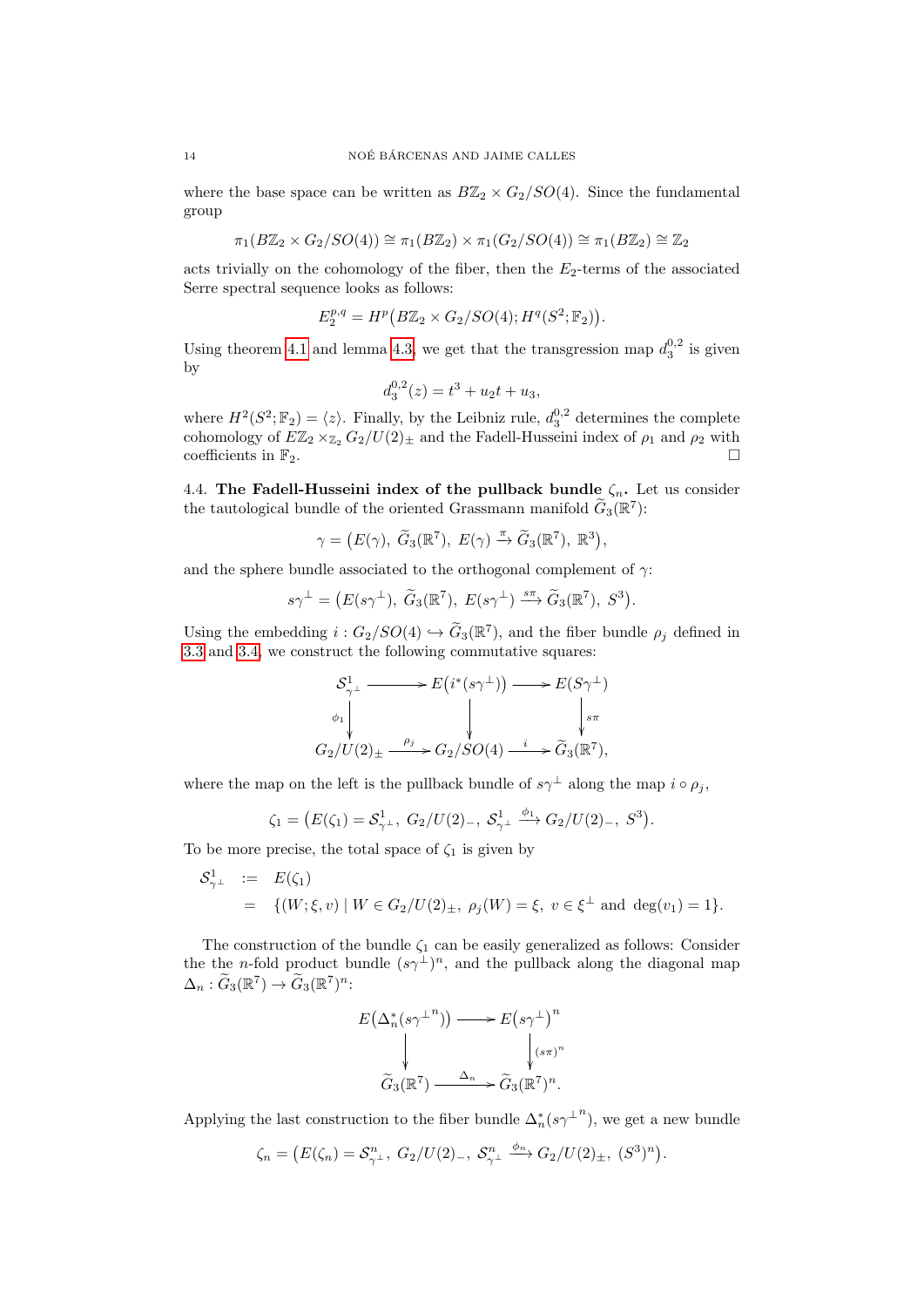where

$$
\begin{array}{rcl}\n\mathcal{S}_{\gamma^{\perp}}^{n} & := & E(\zeta_n) \\
& \cong & \{ (W; \xi, v_1, \dots, v_n) \mid W \in G_2 / U(2)_{\pm}, \ \rho_2(W) = \xi, \\
& v_1, \dots, v_n \in \xi^{\perp} \ \text{and} \ \deg(v_1) = \dots = \deg(v_n) = 1 \}.\n\end{array}
$$

Notice that, since W is contained in  $\xi^{\perp} \otimes_{\mathbb{R}} \mathbb{C}$ , we can actually consider the unitary elements inside the (non) complex-coassociative subspace. Because of that we rewrite the space  $\mathcal{S}_{\gamma^{\perp}}^{n}$  as follows:

$$
\mathcal{S}_{\gamma^{\perp}}^{n} \cong \{(W; v_1, \ldots, v_n) \mid W \in G_2/U(2)_{\pm}, v_1, \ldots, v_n \in W \text{ and } \deg(v_1) = \cdots = \deg(v_n) = 1\}.
$$
  
To describe the cohomology of  $\mathcal{S}_{\gamma^{\perp}}^{n}$ , the first step is to calculate the Stiefel-Whitney  
classes of  $\zeta_1$ . Notice that since  $H^1(G_2/U(2)_{\pm}; \mathbb{F}_2) = H^3(G_2/U(2)_{\pm}; \mathbb{F}_2) = 0$ , we  
are just looking for  $w_2(\zeta_1)$  and  $w_4(\zeta_1)$ . Then we have the following result.

<span id="page-14-1"></span>**Lemma 4.6.** The Stiefel-Whitney classes of the pullback bundle  $\zeta_1$  are non-zero only in the dimensions 0, 2 and 4. Moreover,  $w_2(\zeta_1) = y$  and  $w_4(\zeta_1) = y^2$ .

Proof. By the naturality of the Stiefel-Whitney classes is enough to describe the image of  $w_2(\gamma^{\perp})$  and  $w_4(\gamma^{\perp})$  along the composition

$$
G_2/U(2)_{\pm} \xrightarrow{\rho_j} G_2/SO(4) \xrightarrow{i} \widetilde{G}_3(\mathbb{R}^7).
$$

Akbulut and Kalafat in [\[1,](#page-19-6) Theorem 2.11] proved that the embedding  $i : G_2/SO_4 \rightarrow$  $\tilde{G}_3(\mathbb{R}^7)$  maps the euler class of  $\gamma^{\perp}$ , which reduces to  $w_4(\gamma^{\perp})$ , to the integral generator in dimension 4, which corresponds to  $u_2^2$ . Also, since  $w_4(\gamma_+^{\perp}) = w_2(\gamma_+^{\perp})^2$ ,  $i^*$ maps  $w_2(\gamma_+^{\perp})$  to  $u_2$ .

On the other hand, by lemma [3.11,](#page-8-1)  $\rho_j^*(u_2) = y$  and  $\rho_j^*(u_2^2) = y^2$ . This means that

$$
w_2(\zeta_1) = (i \circ \rho_j)^*(w_2(\gamma_+^{\perp})) = y
$$

and

$$
w_4(\zeta_1) = (i \circ \rho_j)^*(w_4(\gamma_+^{\perp})) = y^2,
$$

for  $j \in \{1,2\}$ .

This lead us to our second main result. For the cohomology of 
$$
(S^3)^n
$$
 we fix the following notation

$$
H^*\big((S^3)^n; \mathbb{F}_2\big) \cong H^*(S^3; \mathbb{F}_2)^{\otimes n}
$$
  
\n
$$
\cong \mathbb{F}_2[z_1]/\langle z_1^2 \rangle \otimes \cdots \otimes \mathbb{F}_2[z_n]/\langle z_n^2 \rangle
$$
  
\n
$$
\cong \mathbb{F}_2[z_1, \ldots, z_n]/\langle z_1^2, \ldots, z_n^2 \rangle,
$$

where  $\deg(z_1) = \cdots = \deg(z_n) = 1$ .

<span id="page-14-0"></span>**Theorem 4.7.** The cohomology ring  $H^*(\mathcal{S}_{\gamma}^n;\mathbb{F}_2)$  is described as follows:

$$
H^*(\mathcal{S}_{\gamma^{\perp}}^n; \mathbb{F}_2) = \left[ \langle 1, x \rangle \otimes \mathcal{I} \right] \oplus \left[ \langle y, y^2, xy, xy^2 \rangle \otimes H^*\big( (S^3)^n; \mathbb{F}_2 \big) \Big/ \langle y^2, xy^2 \rangle \otimes \mathcal{I} \right],
$$

where

$$
\mathcal{I} = \Bigg\langle \sum_{j=1}^m z_{a_1 \cdots \hat{a_j} \cdots a_m} \Big| a_i \in \{1, 2, \ldots, n\}, \ a_i \neq a_j \ \forall \ i \neq j \ \ and \ 1 \leq m \leq n \Bigg\rangle.
$$

Proof. Consider the sphere bundle

$$
S^3 \hookrightarrow \mathcal{S}_{\gamma^\perp}^1 \xrightarrow{\phi_1} G_2/U(2)_\pm,
$$

and the corresponding Serre spectral sequence with  $E_2$ -term given by

$$
E_2^{p,q}(\phi_1) = H^p(G_2/U(2)_{\pm}; \mathcal{H}^q(S^3; \mathbb{F}_2)).
$$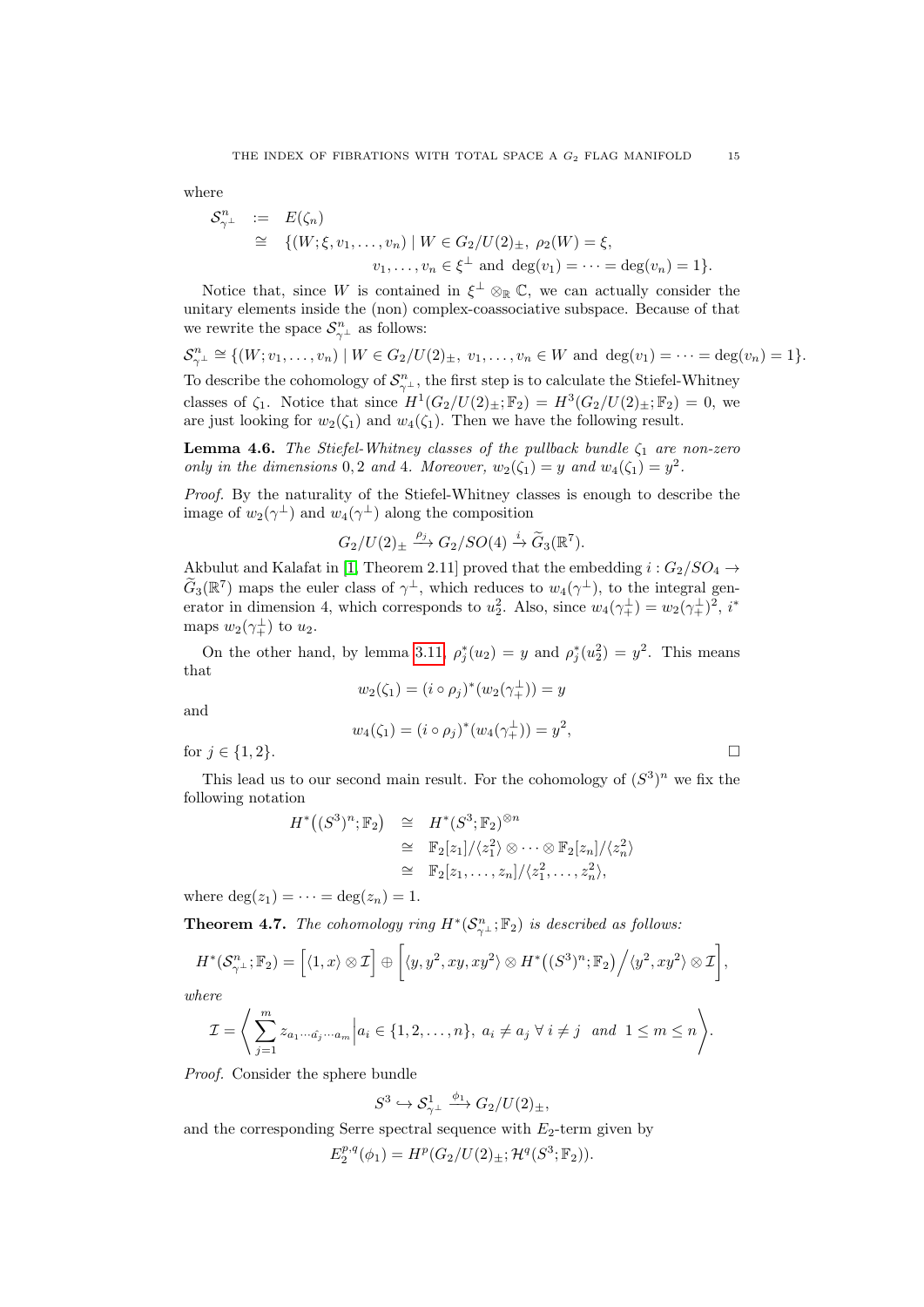Since the fundamental group  $\pi_1(G_2/U(2)_\pm)$  is trivial, the  $E_2$ -term simplifies and become

$$
E_2^{p,q}(\phi_1) = H^p(G_2/U(2)_{\pm};\mathbb{F}_2) \otimes H^q(S^3;\mathbb{F}_2).
$$

Notice that the first non-trivial differential appears on page  $E_4$ . Also, as a consecuence of the Gysin exact sequence applied to  $\phi_j$  [\[12,](#page-19-14) Example 5.C], the trasgression map on  $E_4$  is given by  $d_4^{0,3}(z_1) = w_4(\zeta_1) = y^2$ .

Let  $g_i \colon \mathcal{S}_{\gamma^\perp}^n \to \mathcal{S}_{\gamma^\perp}^1$  be the projection map given by  $(W; \xi, v_1, \ldots, v_n) \mapsto (W; \xi, v_i)$ , for  $i = 1, \ldots, n$ , which induces a morphism of bundles

$$
\begin{array}{ccc}\n\mathcal{S}_{\gamma^{\perp}}^{n} & \longrightarrow & \mathcal{S}_{\gamma^{\perp}}^{1} \\
\phi_{n} & & \downarrow \\
G_{2}/U(2)_{\pm} & & \downarrow \\
\end{array}
$$
\n
$$
G_{2}/U(2)_{\pm}
$$
\n
$$
\xrightarrow{\mathrm{id}} G_{2}/U(2)_{\pm}.
$$

This morphism of bundles induces a morphism between the corresponding Serre spectral sequences, which on the zero column is a monomorphism. Then, by the commutativity of the differentials, the map  $d_4^{0,3}$  in  $E_4^{*,*}(\phi_n)$  is given by

$$
d_4^{0,3}(z_1) = \cdots = d_4^{0,3}(z_n) = y^2.
$$

Moreover, by the the Leibniz rule we can prove that all the differentials in  $E_4^{*,*}(\phi_n)$ are trivial except for

•  $d_4^{0,3m}(z_{a_1\cdots a_m}) = y^2 \otimes (\sum_{j=1}^m z_{a_1\cdots a_j\cdots a_m}),$ •  $d_4^{6,3m}(x \otimes z_{a_1 \cdots a_m}) = xy^2 \otimes (\sum_{j=1}^m z_{a_1 \cdots \hat{a_j} \cdots a_m}),$ 

for  $1 \leq m \leq n$ , where  $z_{a_1 \cdots a_m} = z_{a_1} \cdots z_{a_m}$ , and  $a_i \in \{1, 2, \ldots, n\}$  with  $a_i \neq a_j$  for all  $i \neq j$ . Here  $\hat{a}_j$  means that we are removing the element  $a_j$ , and  $z_{\hat{a}_j} = 1$ . For an ilustration of the page  $E_4$  see Figure [4.](#page-15-0) Since there are no more differentials, the term  $E_5$  describes the cohomology of  $S_\gamma^n$  $\frac{m}{\gamma^{\perp}}$ .

<span id="page-15-0"></span>

FIGURE 4.  $E_4^{p,q} = E_2^{p,q} = H^p(G_2/U(2)_\pm; \mathbb{F}_2) \otimes H^q((S^3)^n; \mathbb{F}_2).$ 

A more pleasant description of  $H^*(\mathcal{S}_{\gamma}^n; \mathbb{F}_2)$  happens when  $n = 2$ . **Corollary 4.8.** The cohomology  $H^*(S^2_{\gamma^{\perp}}; \mathbb{F}_2)$  is described as follows: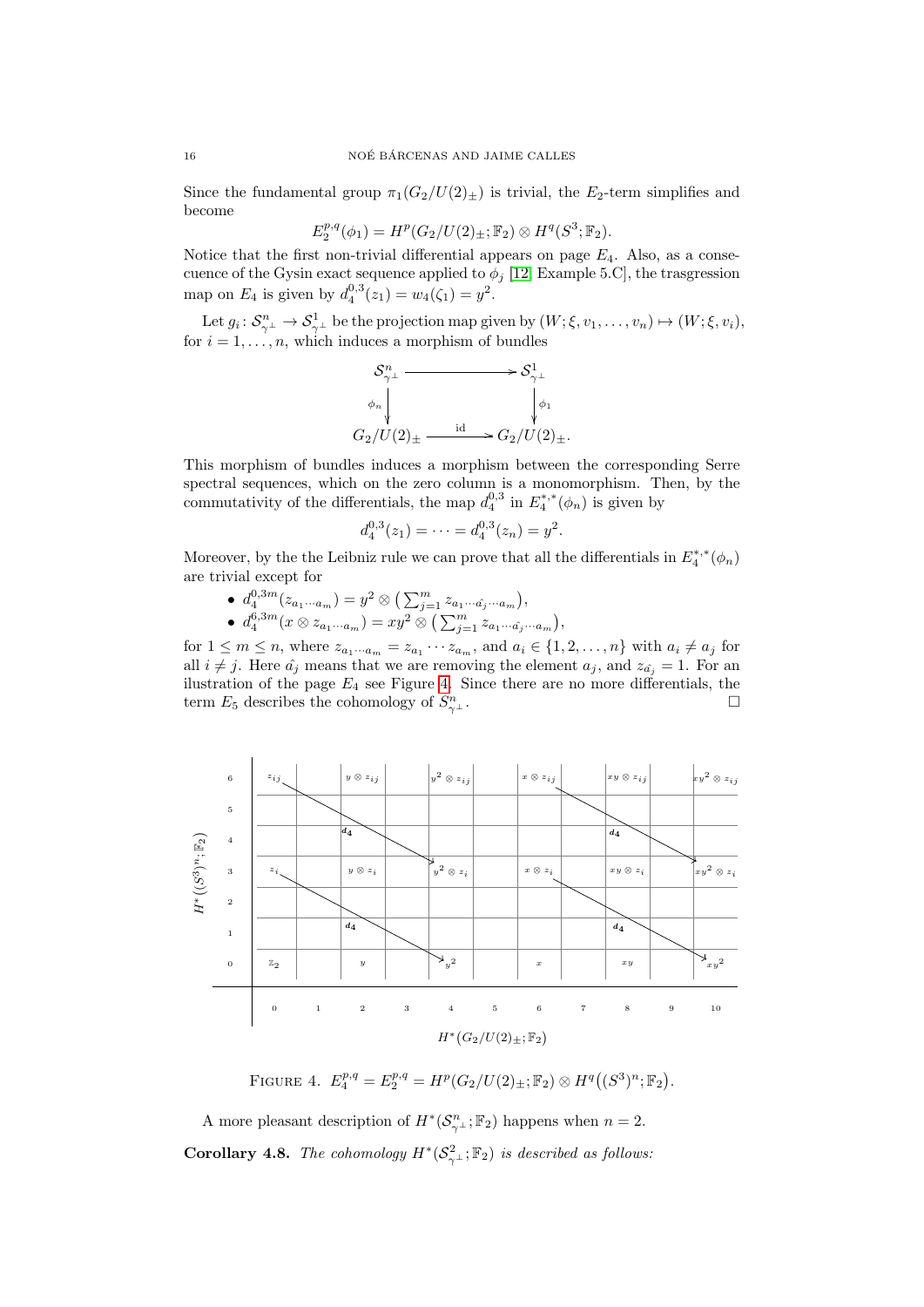| $n=0$               | $n=1$                              | $n=2$                                | $n = 3$                            | $n = 4$                                | $n=5$                                          |
|---------------------|------------------------------------|--------------------------------------|------------------------------------|----------------------------------------|------------------------------------------------|
| $\mathbb{Z}_2$      |                                    | $\overline{y}$                       | $(z_1 + z_2)$                      |                                        | $\langle y \otimes z_1, y \otimes z_2 \rangle$ |
| $n=6$               | $n = 7$                            | $n = 8$                              | $n=9$                              | $n=10$                                 | $n = 11$                                       |
| $\langle x \rangle$ | $\langle y^2\otimes z_1\rangle$    | $\langle xy, y\otimes z_1z_2\rangle$ | $\langle x\otimes(z_1+z_2)\rangle$ | $\langle y^2 \otimes z_1 z_2 \rangle$  | $\langle xy\otimes z_1, xy\otimes z_2 \rangle$ |
|                     | $n=12$   $n=13$                    | $n=14$                               | $n=15$                             | $n=16$                                 |                                                |
|                     | $\langle xy^2 \otimes z_1 \rangle$ | $\langle xy \otimes z_1 z_2 \rangle$ |                                    | $\langle xy^2 \otimes z_1 z_2 \rangle$ |                                                |

There is an action of  $\mathbb{Z}_2^{n+1}$  on  $\mathcal{S}_{\gamma^\perp}^n$  defined as follows: The first copy of  $\mathbb{Z}_2$  acts on  $G_2/U(2)_\pm$  by complex conjugation, while the other n copies of  $\mathbb{Z}_2$  acts antipodally on the corresponding sphere  $S^3$ . To be more precise, let  $(\beta_0, \beta_1, \ldots, \beta_n) \in \mathbb{Z}_2^{n+1}$ and  $(W; \xi, v_1, \ldots, v_n) \in S_{\gamma^{\perp}}^n$ , then

$$
(\beta_0, \beta_1, \ldots, \beta_n) \cdot (W; \xi, v_1, \ldots, v_n) = (c^{\beta_0}(W); \xi, (-1)^{\beta_1}v_1, \ldots, (-1)^{\beta_n}v_n),
$$

where  $c^0 = id$  and  $c^1$  represent the complex conjugation. Considering the action of  $\mathbb{Z}_2^{n+1}$  on  $G_2/U(2)_\pm$  by complex conjugation with the first copy of  $\mathbb{Z}_2$ , the projection map  $\phi_n$  is  $\mathbb{Z}_2^{n+1}$ -equivariant and we can ask for its Fadell-Husseini index. For the cohomology of the group  $\mathbb{Z}_2^{n+1}$  we fix the notation

$$
H^*(B\mathbb{Z}_2^{n+1}; \mathbb{F}_2) = \mathbb{F}_2[t_1, \ldots, t_{n+1}],
$$

where  $\deg(t_1) = \ldots = \deg(t_{n+1}) = 1$ . We will start with the case  $n = 1$ .

<span id="page-16-0"></span>**Proposition 4.9.** Consider the action of  $\mathbb{Z}_2^2$  on  $\mathcal{S}_{\gamma^{\perp}}^1$  introduced before. Then the Borel cohomology of  $S^1_{\gamma}$  is described as follows:

$$
H^*(E\mathbb{Z}_2^2 \times_{\mathbb{Z}_2^2} S_{\gamma^\perp}^1; \mathbb{F}_2) = H^*(E\mathbb{Z}_2^2 \times_{\mathbb{Z}_2^2} G_2/U(2)_\pm; \mathbb{F}_2) / \langle y^2 + yt_2^2 + t_2^4 \rangle.
$$

Consequently, the Fadell-Husseini index of  $\phi_1: \mathcal{S}^1_{\gamma^\perp} \longrightarrow G_2/U(2)_\pm$  is given by

$$
\operatorname{Index}_{\mathbb{Z}_2^2}^{G_2/U(2)_\pm}(\phi_1;\mathbb{F}_2) = \langle y^2 + yt_2^2 + t_2^4 \rangle.
$$

Proof. Consider the morphism of bundles

$$
E\mathbb{Z}_2 \times_{\mathbb{Z}_2} S^1_{\gamma^\perp} \xrightarrow{\qquad \qquad} E\mathbb{Z}_2^2 \times_{\mathbb{Z}_2^2} S^1_{\gamma^\perp}
$$
\n
$$
\downarrow^{id \times_{\mathbb{Z}_2} \phi_1} \qquad \qquad \downarrow^{id \times_{\mathbb{Z}_2^2} \phi_1} \qquad \qquad (4.10)
$$
\n
$$
E\mathbb{Z}_2 \times_{\mathbb{Z}_2} G_2/U(2)_\pm \xrightarrow{\qquad \qquad} E\mathbb{Z}_2^2 \times_{\mathbb{Z}_2^2} G_2/U(2)_\pm,
$$

induced by the inclusion into the second factor  $i_2: \mathbb{Z}_2 \longrightarrow \mathbb{Z}_2^2$ . This morphism, actually of Borel constructions, induces a morphism of the corresponding Serre spectral sequences which on the zero column of the  $E_2$ -term is an isomorphism. Notice that, since

$$
E\mathbb{Z}_2 \times_{\mathbb{Z}_2} G_2/U(2)_{\pm} \cong B\mathbb{Z}_2 \times G_2/U(2)_{\pm},
$$

and  $\pi_1(B\mathbb{Z}_2 \times G_2/U(2)_\pm) \cong \mathbb{Z}_2$  acts trivially on the fiber, by theorem [4.1](#page-10-0) and lemma [4.6,](#page-14-1)

$$
d_4^{0,3}(z) = y^2 + yt_2^2 + t_2^4.
$$

For an illustration of the  $E_4$ -term of the Serre spectral sequence associated to  $id \times_{\mathbb{Z}_2} \phi_1$  see Figure [5.](#page-17-1)

Consider now the Serre spectral sequence associated to the bundle

$$
S^3 \hookrightarrow E\mathbb{Z}_2^2 \times_{\mathbb{Z}_2^2} S_{\gamma\perp}^1 \xrightarrow{id \times_{\mathbb{Z}_2^2} \phi_1} E\mathbb{Z}_2^2 \times_{\mathbb{Z}_2^2} G_2/U(2)_\pm,
$$

with  $E_2$ -term given by

$$
E_2^{p,q} = H^p(E\mathbb{Z}_2^2 \times_{\mathbb{Z}_2^2} G_2/U(2)_{\pm}; \mathcal{H}^q(S^3; \mathbb{F}_2)).
$$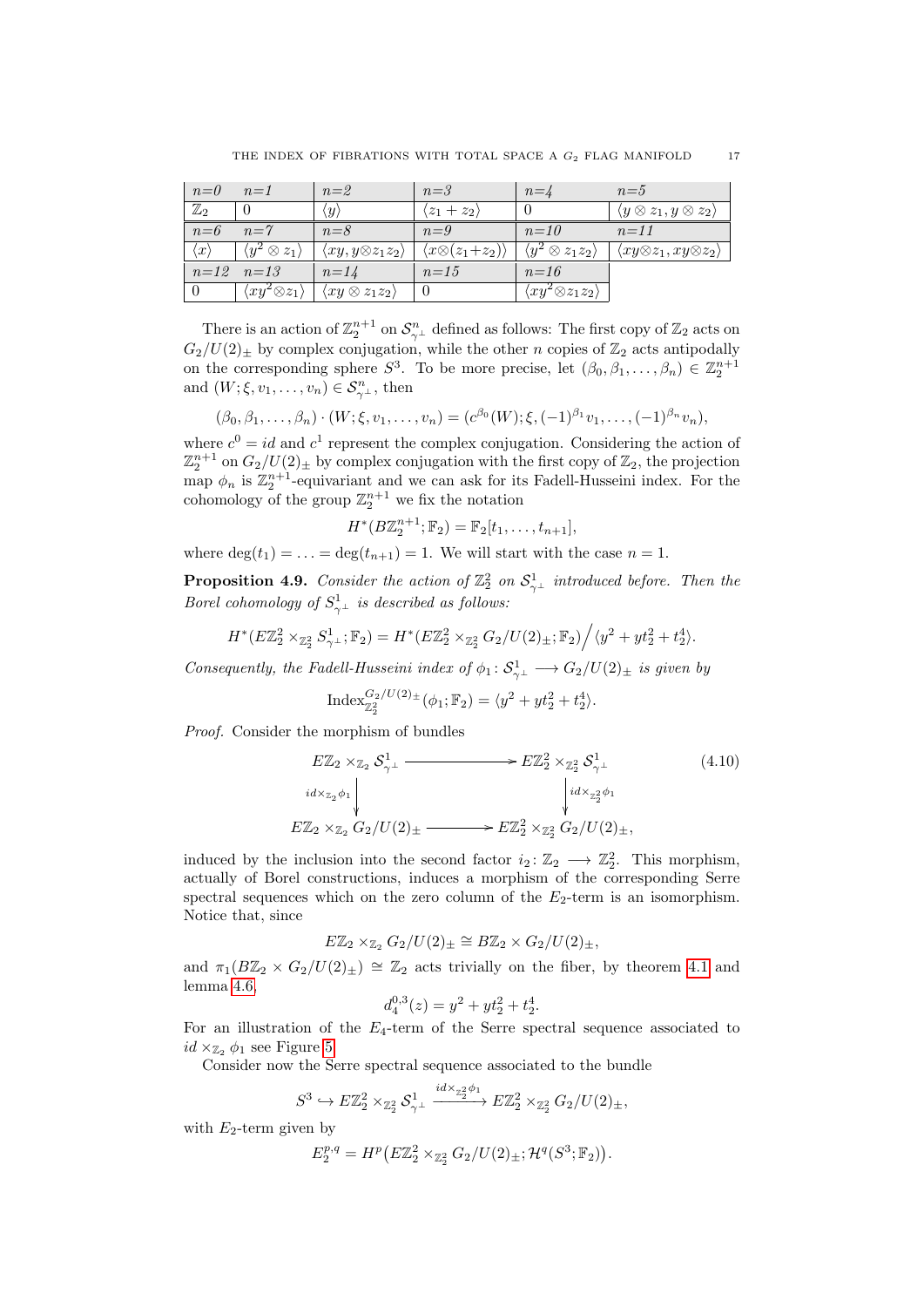<span id="page-17-1"></span>

FIGURE 5.  $E_4^{p,q} = E_2^{p,q} = H^p(B\mathbb{Z}_2 \times G_2/U(2)_{\pm}; H^q(S^3; \mathbb{F}_2))$ 

Since the fundamental group  $\pi_1(E\mathbb{Z}_2^2 \times_{\mathbb{Z}_2^2} G_2/U(2)_\pm) \cong \mathbb{Z}_2^2$  acts trivially on the cohomology of the fiber, then the  $E_2$ -terms simplify and looks as follows:

$$
E_2^{p,q} = H^p(E\mathbb{Z}_2^2 \times_{\mathbb{Z}_2^2} G_2/U(2)_{\pm}; H^q(S^3; \mathbb{F}_2)).
$$

Also, by theorem [4.5,](#page-12-0) since the second summand of  $\mathbb{Z}_2^2$  acts trivially on  $G_2/U(2)_\pm$ , and  $\mathbb{Z}_2^2$  also acts trivially on  $G_2/SO(4)$ ,

$$
H^*(E\mathbb{Z}_2^2 \times_{\mathbb{Z}_2^2} G_2/U(2)_{\pm};\mathbb{F}_2) = H^*(B\mathbb{Z}_2^2 \times G_2/SO(4);\mathbb{F}_2) \Big/ \langle t_1^3 + u_2 t_1 + u_3 \rangle.
$$

Notice that the first differential of the spectral sequence associated to  $id \times_{\mathbb{Z}_2^2} \phi_1$ appears on the  $E_4$ -term. Then, by the commutativity of the differentials between  $E_4^{*,*}(id \times_{\mathbb{Z}_2} \phi_1)$  and  $E_4^{*,*}(id \times_{\mathbb{Z}_2^2} \phi_1)$ ,  $d_4^{0,3}$  is given by

$$
d_4^{0,3}(\xi) = y^2 + yt_2^2 + t_2^4.
$$

Using the Leibniz rule, this describes the complete cohomology of  $E\mathbb{Z}_2^2 \times_{\mathbb{Z}_2^2} S^1_{\gamma^\perp}$  and the Fadell-Husseini index of  $\phi_1: \mathcal{S}_{\gamma^{\perp}}^1 \longrightarrow G_2/U(2)_{\pm}.$ 

Using the projection of  $\mathcal{S}_{\gamma}^n$  on  $\mathcal{S}_{\gamma}^1$ , and proposition [4.9,](#page-16-0) we can prove now our third main result.

<span id="page-17-0"></span>**Theorem 4.11.** Consider the action of  $\mathbb{Z}_2^{n+1}$  on  $\mathcal{S}_{\gamma^{\perp}}^n$  introduced before. Then the Fadell-Husseini index of  $\phi_n \colon \mathcal{S}_{\gamma^\perp}^n \longrightarrow G_2/U(2)_\pm$  is given by

$$
Index_{\mathbb{Z}_2^{n+1}}^{G_2/U(2)_\pm}(\phi_n;\mathbb{F}_2)=\langle y^2+yt_2^2+t_2^4,\ldots,y^2+yt_{n+1}^2+t_{n+1}^4\rangle.
$$

*Proof.* Let  $i_k: \mathbb{Z}_2^2 \longrightarrow \mathbb{Z}_2^{n+1}$  be the inclusion into the first and kth summand, with  $2 \leq k \leq n+1$ . The map  $i_k$  induces a morphism between Borel constructions

$$
\begin{array}{c}\nE\mathbb{Z}_{2}^{n+1} \times_{\mathbb{Z}_{2}^{n+1}} \mathcal{S}_{\gamma^{\perp}}^{1} \longleftarrow & E\mathbb{Z}_{2}^{2} \times_{\mathbb{Z}_{2}^{2}} \mathcal{S}_{\gamma^{\perp}}^{1} \\
\downarrow^{id \times_{\mathbb{Z}_{2}^{n+1}} \phi_{1}} \downarrow^{id \times_{\mathbb{Z}_{2}^{2} \phi_{1}}} \\
E\mathbb{Z}_{2}^{n+1} \times_{\mathbb{Z}_{2}^{n+1}} G_{2}/U(2)_{\pm} \longleftarrow & E\mathbb{Z}_{2}^{2} \times_{\mathbb{Z}_{2}^{2}} G_{2}/U(2)_{\pm},\n\end{array}
$$

where  $\mathbb{Z}_2^{n+1}$  acts on  $\mathcal{S}_{\gamma^{\perp}}^1$  as follows: The first summand acts on  $G_2/U(2)_{\pm}$  by complex conjugation, and the  $k$ <sup>th</sup> summand acts antipodally on the unitary element. We will refer to this action as the one induced by  $i_k$ . This morphism of Borel constructions induces a morphism between the corresponding Serre spectral sequences,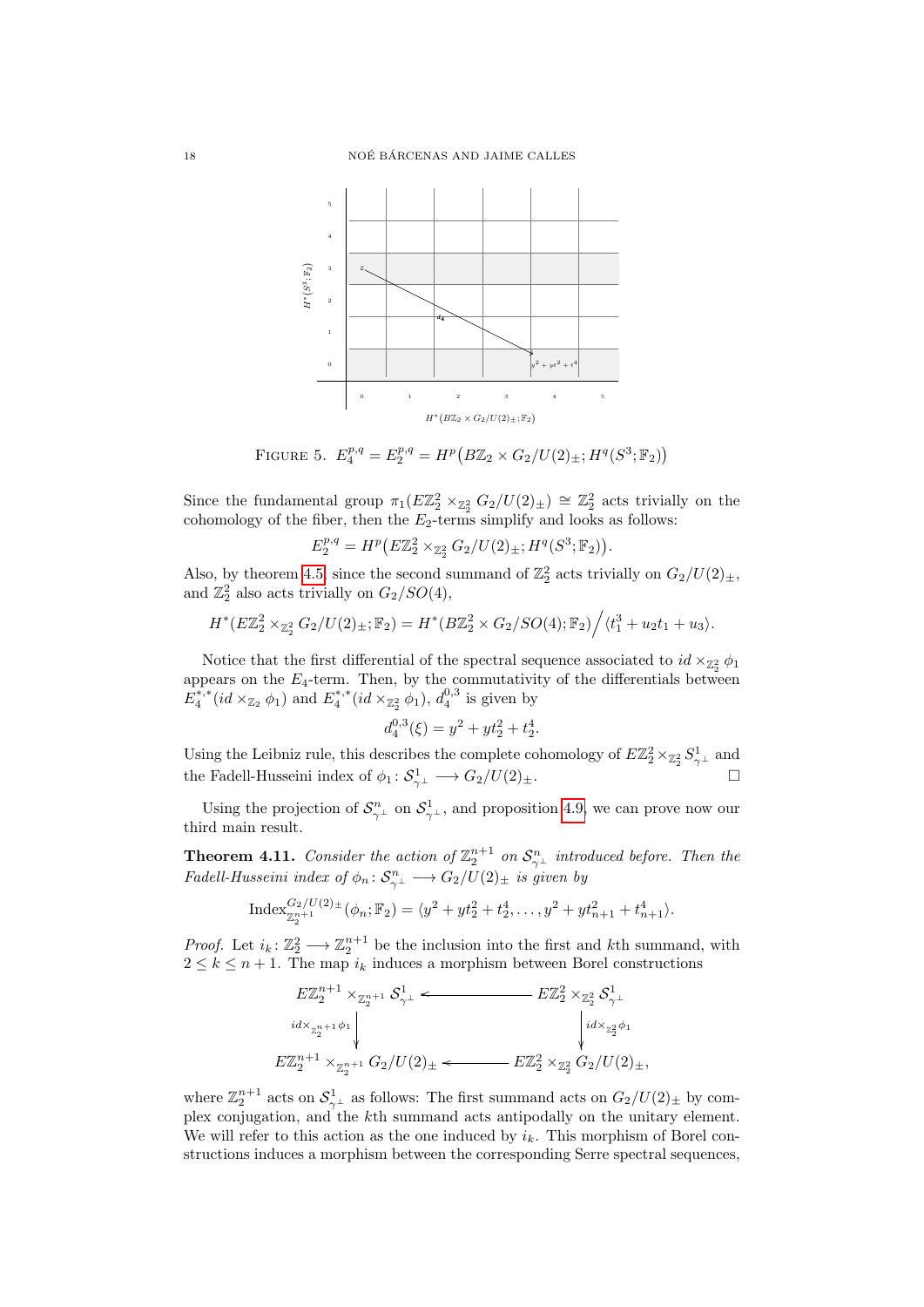which on the zero column of the  $E_2$ -term is an isomorphism. Then, by proposition [4.9,](#page-16-0) the transgression map  $d_4^{0,3}$  of the spectral sequence associated to  $id \times_{\mathbb{Z}_2^{n+1}} \phi_1$ is given by

$$
d_4^{0,3}(z) = y^2 + yt_k^2 + t_k^4,
$$

for every  $2 \leq k \leq n+1$ .

Consider now the projection  $p_k: \mathcal{S}_{\gamma^{\perp}}^n \longrightarrow \mathcal{S}_{\gamma^{\perp}}^1$  given by

d

$$
p_k(W; \xi, v_1, \dots v_n) = (W; \xi, v_{k-1}),
$$

for  $2 \leq k \leq n+1$ . With respect to the  $\mathbb{Z}_2^{n+1}$ -action on  $\mathcal{S}_{\gamma^{\perp}}^1$  induced by  $i_k$ , the map  $p_k$  induces a morphism of Borel constructions

$$
E\mathbb{Z}_{2}^{n+1} \times_{\mathbb{Z}_{2}^{n+1}} \mathcal{S}_{\gamma}^{n} \xrightarrow{E(id) \times_{\mathbb{Z}_{2}^{n+1}} p_{k}} E\mathbb{Z}_{2}^{n+1} \times_{\mathbb{Z}_{2}^{n+1}} \mathcal{S}_{\gamma}^{1}
$$
\n
$$
id \times_{\mathbb{Z}_{2}^{n+1}} \phi_{n} \downarrow \qquad \qquad \downarrow id \times_{\mathbb{Z}_{2}^{n+1}} \phi_{1}
$$
\n
$$
E\mathbb{Z}_{2}^{n+1} \times_{\mathbb{Z}_{2}^{n+1}} G_{2}/U(2) \pm \xrightarrow{E(id) \times_{\mathbb{Z}_{2}^{n+1}} id} E\mathbb{Z}_{2}^{n+1} \times_{\mathbb{Z}_{2}^{n+1}} G_{2}/U(2) \pm \cdots
$$

This morphism of Borel constructions, in turn, induces a morphism between the corresponding Serre spectral sequences, which on the zero column of the  $E_2$ -term is a monomorphism. For an illustration of the morphism between the corresponding Serre spectral sequences see Figure [6.](#page-18-0) Then, by the commutativity of the differentials, the map  $d_4^{0,3}$  of the spectral sequences associated to  $id \times_{\mathbb{Z}_2^{n+1}} \phi_n$  is given by

$$
d_4^{0,3}(z_{k-1}) = d_4^{0,3}(p_k^*(z)) = \mathrm{id}(d_4^{0,3}(z)) = y^2 + yt_k^2 + t_k^4,
$$

for every generator  $z_{k-1}$  in  $H^3((S^3)^n; \mathbb{F}_2)$ , with  $2 \leq k \leq n+1$ . Then, by the Leibnitz rule, this describes the Fadell-Husseini index of  $\phi_n \colon \mathcal{S}_{\gamma}^n \longrightarrow G_2/U(2)_\pm$ .

<span id="page-18-0"></span>

FIGURE 6. Morphism of spectral sequences induced by  $p_k$ .

 $\Box$ 

Finally, following the same idea in [4.11,](#page-17-0) we get the Borel cohomology of the total space of the fiber bundle  $\phi_2$ .

**Corollary 4.12.** The cohomology of  $E\mathbb{Z}_2^3 \times_{\mathbb{Z}_2^3} \mathcal{S}_{\gamma^{\perp}}^2$  is given by

$$
H_{\mathbb{Z}_2^3}^*(S^2_{\gamma^\perp};\mathbb{F}_2) = H_{\mathbb{Z}_2^3}^*(G_2/U(2)_\pm;\mathbb{F}_2)\Big/\langle y^2 + yt_2^2 + t_2^4, y^2 + yt_3^2 + t_3^4\rangle.
$$